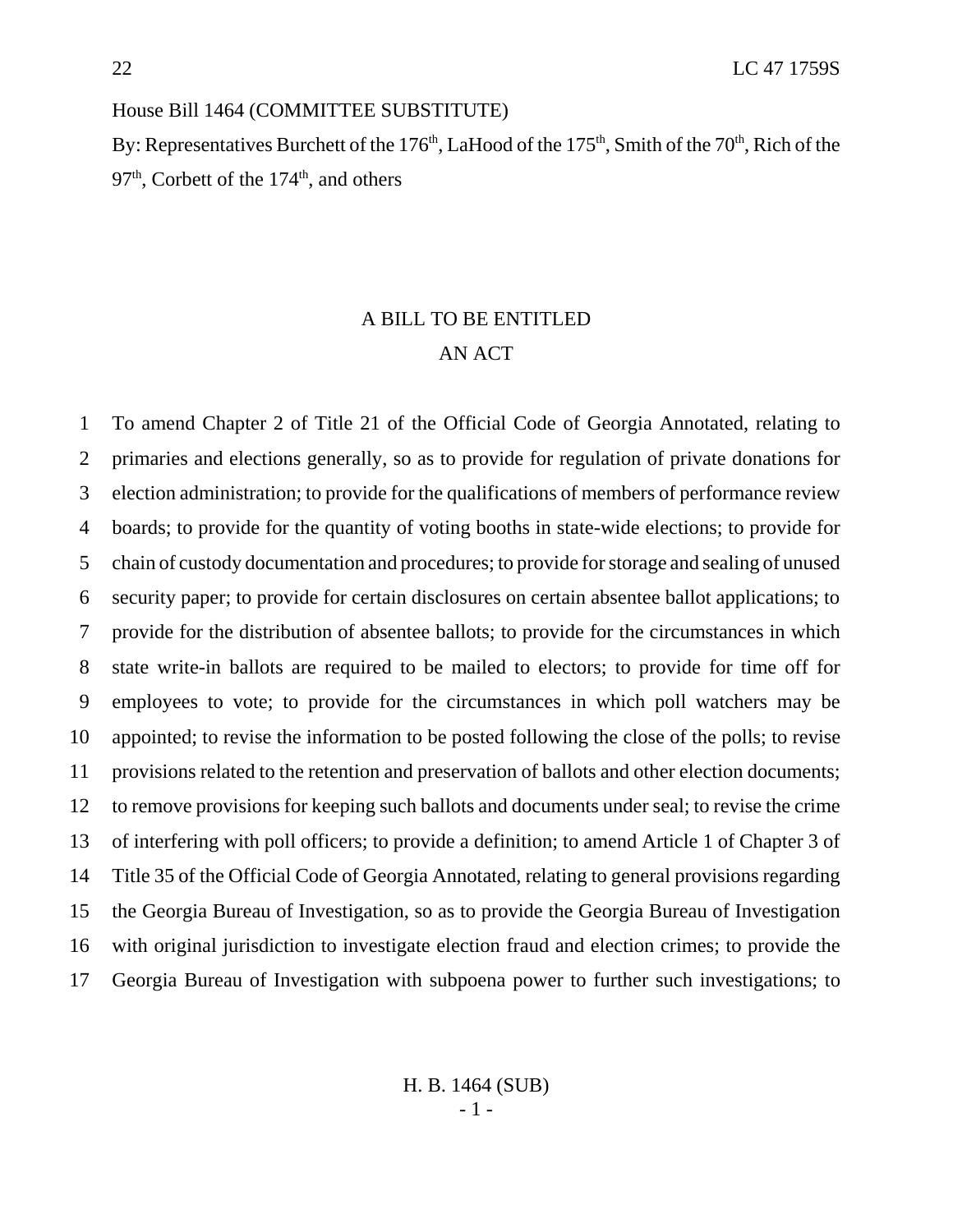provide for penalty; to provide for related matters; to provide an effective date; to repeal conflicting laws; and for other purposes.

## BE IT ENACTED BY THE GENERAL ASSEMBLY OF GEORGIA:

# **SECTION 1.** Chapter 2 of Title 21 of the Official Code of Georgia Annotated, relating to primaries and elections generally, is amended by revising Code Section 21-2-71, relating to payment by county or municipality of superintendent's expenses and study and report on acceptance and equitable distribution of donations, as follows: "21-2-71. (a) The governing authority of each county or municipality shall appropriate annually and 28 from time to time, to the superintendent of such county or municipality, the funds that it shall deem necessary for the conduct of primaries and elections in such county or municipality and for the performance of his or her other duties under this chapter, including: (1) Compensation of the poll officers, custodians, and other assistants and employees provided for in this chapter; (2) Expenditures and contracts for expenditures by the superintendent for polling places; (3) Purchase or printing, under contracts made by the superintendent, of all ballots and other election supplies required by this chapter, or which the superintendent shall consider necessary to carry out the provisions of this chapter; (4) Maintenance of all voting equipment required by this chapter, or which the superintendent shall consider necessary to carry out this chapter; and (5) All other expenses arising out of the performance of his or her duties under this chapter.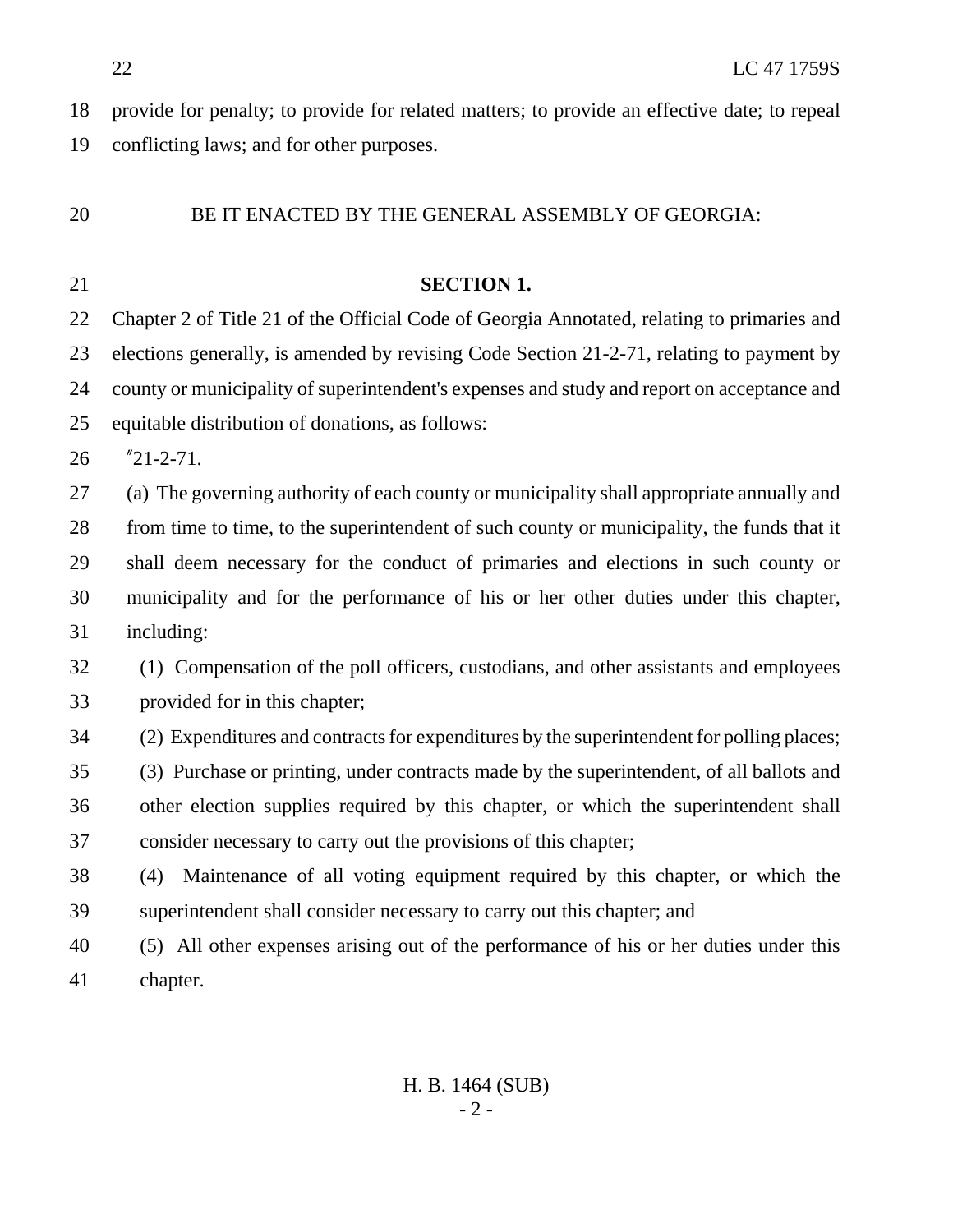42 (b) No superintendent shall take or accept any funding, grants, or gifts from any source other than from the governing authority of the county or municipality, the State of Georgia, or the federal government.

 (c) The State Election Board shall study and report to the General Assembly a proposed method for accepting donations intended to facilitate the administration of elections and 47 a method for an equitable distribution of such donations state wide by October 1, 2021 Any private person or nongovernmental entity that seeks to provide a grant, gift, or donation to the state or to a superintendent for any purpose relating to election administration, including preparing for, administering, or conducting an election, voter registration, or voter education, shall file an application for approval of such grant, gift, or donation with the State Election Board. No such grant, gift, or donation shall be accepted by the state or superintendent unless approved by the State Election Board, which shall determine if the 54 requested grant, gift, or donation serves the electors of Georgia and does not offer any partisan advantage. Any approved monetary grant, gift, or donation shall be made directly to the State Election Board, which shall develop processes to ensure the fair and equitable distribution of such funds. The State Election Board shall distribute any approved grant, gift, or donation to superintendents in the manner that best serves the electors of Georgia in the sole discretion of the State Election Board, regardless of the intent of the donor. The State Election Board shall promulgate such rules and regulations as may be necessary for the administration of this Code section."

#### **SECTION 2.**

 Said chapter is further amended in Code Section 21-2-106, relating to performance review of local election official, role of performance review board, and findings as grounds for removal, by revising subsection (a) as follows:

 "(a) The following officials may request that a performance review of a local election official be conducted:

> H. B. 1464 (SUB) - 3 -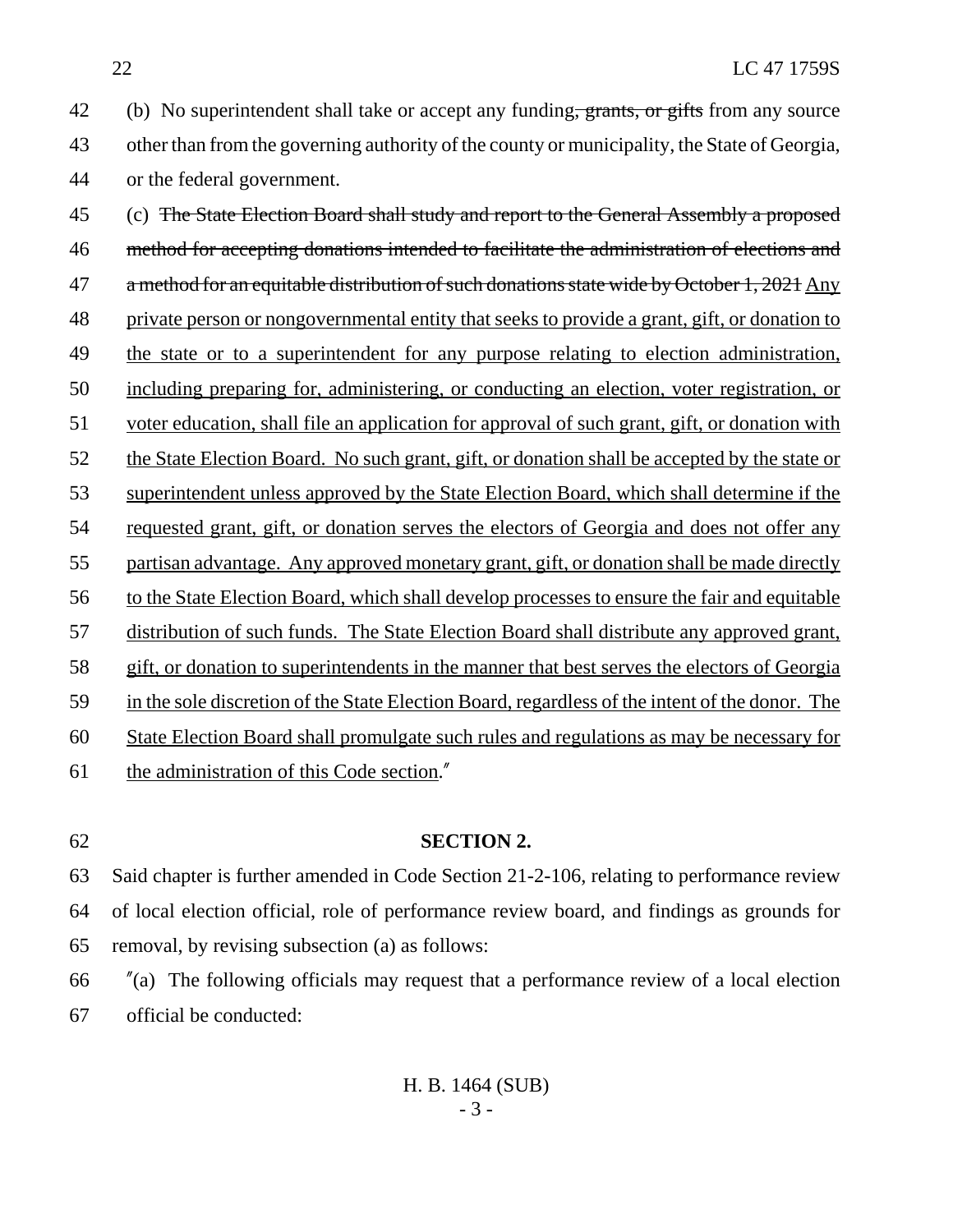(2) For counties represented by more than three members of the Georgia House of Representatives and Georgia Senate, at least two members of the Georgia House of Representatives and two members of the Georgia Senate who represent the county; and (3) For counties represented by fewer than four members of the Georgia House of Representatives and Georgia Senate, at least one member of the Georgia House of Representatives and one member of the Georgia Senate who represent the county.

 Such request shall be transmitted to the State Election Board which shall appoint an independent performance review board within 30 days after receiving such resolution. The State Election Board shall appoint three competent persons to serve as members of the performance review board, one of whom shall be an employee of the elections division of 79 the Secretary of State and two of whom shall be local election officials, or members of a 80 county board of elections or county board of elections and registration, provided that no such appointee shall be a local election official or member of a county board of elections or county board of elections and registration for the county or municipality, as applicable, under review."

### **SECTION 3.**

 Said chapter is further amended in Code Section 21-2-212, relating to county registrars, appointment, certification, term of service, vacancies, compensation and expenses of chief registrar, registrars, and other officers and employees, and budget estimates, by revising subsection (f) and by adding a new subsection to read as follows:

 "(f) The board of registrars of each county shall prepare annually a budget estimate in which it shall set forth an itemized list of its expenditures for the preceding two years and an itemized estimate of the amount of money necessary to be appropriated for the ensuing year and shall submit the same at the time and in the manner and form other county budget estimates are required to be filed. No board of registrars shall take or accept any funding,

> H. B. 1464 (SUB) - 4 -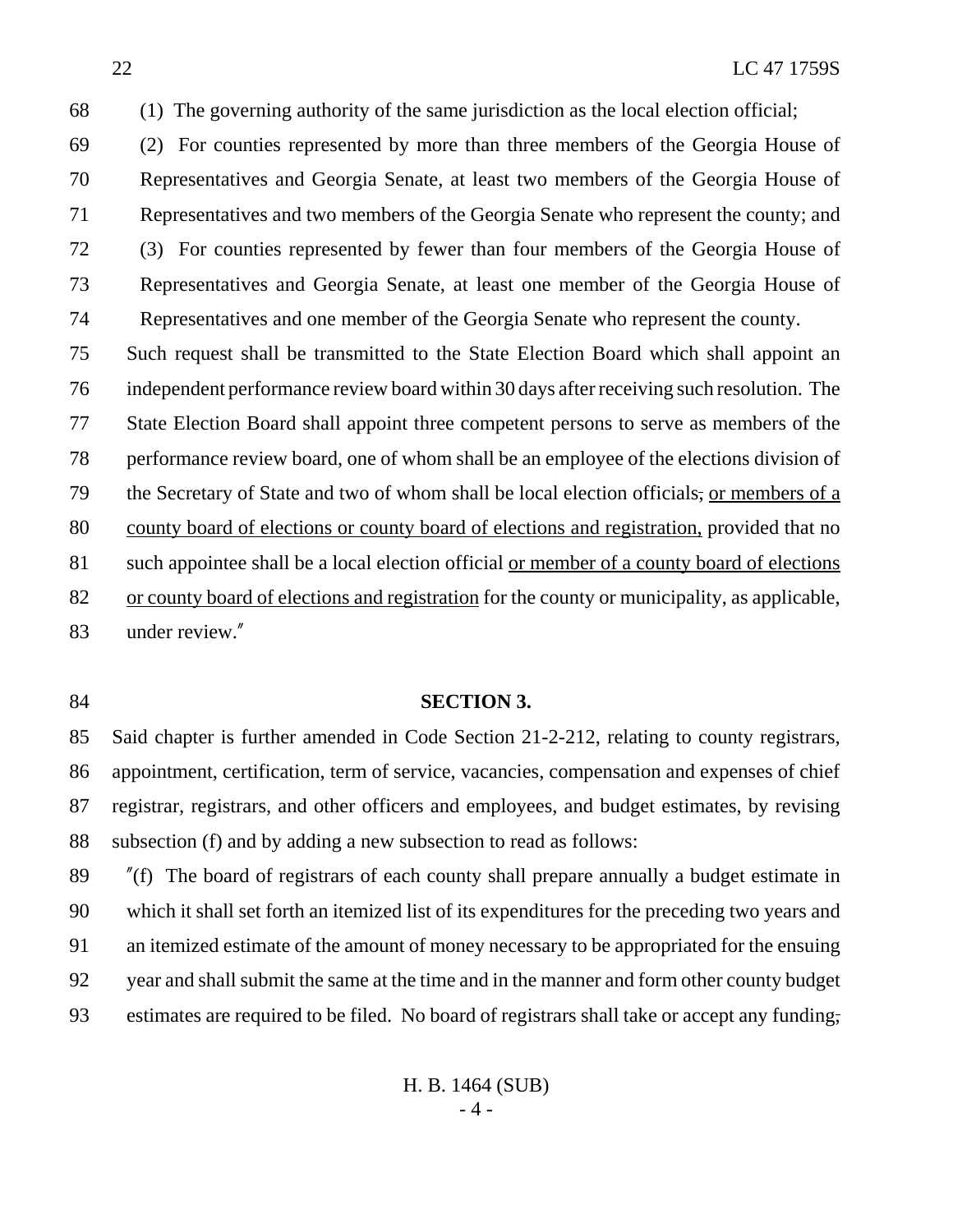94 grants, or gifts from any source other than from the governing authority of the county, the State of Georgia, or the federal government.

- (g) Any private person or nongovernmental entity that seeks to provide a grant, gift, or donation to the state or to a board of registrars for any purpose relating to election 98 administration, including preparing for, administering, or conducting an election, voter registration, or voter education, shall file an application for approval of such grant, gift, or donation with the State Election Board. No such grant, gift, or donation shall be allowed unless approved by the State Election Board, which shall determine if the proposed grant, gift, or donation serves the electors of Georgia and does not offer any partisan advantage. Any approved monetary grant, gift, or donation shall be made directly to the State Election 104 Board, which shall develop processes to ensure the fair and equitable distribution of such funds. The State Election Board shall distribute any approved grant, gift, or donation to boards of registrars in the manner that best serves the electors of Georgia in the sole discretion of the State Election Board, regardless of the intent of the donor. The State Election Board shall promulgate such rules and regulations as may be necessary for the administration of this Code section."
- 

#### **SECTION 4.**

 Said chapter is further amended in Code Section 21-2-367, relating to installation of systems, number of systems, and good working order, by revising paragraph (1) of subsection (b) as follows:

 "(b)(1) In each precinct in which optical scanning voting systems are used in a state-wide general election, the county election superintendent shall provide at least one voting booth or enclosure for each 250 electors therein who have not yet cast a ballot in the current election, or fraction thereof."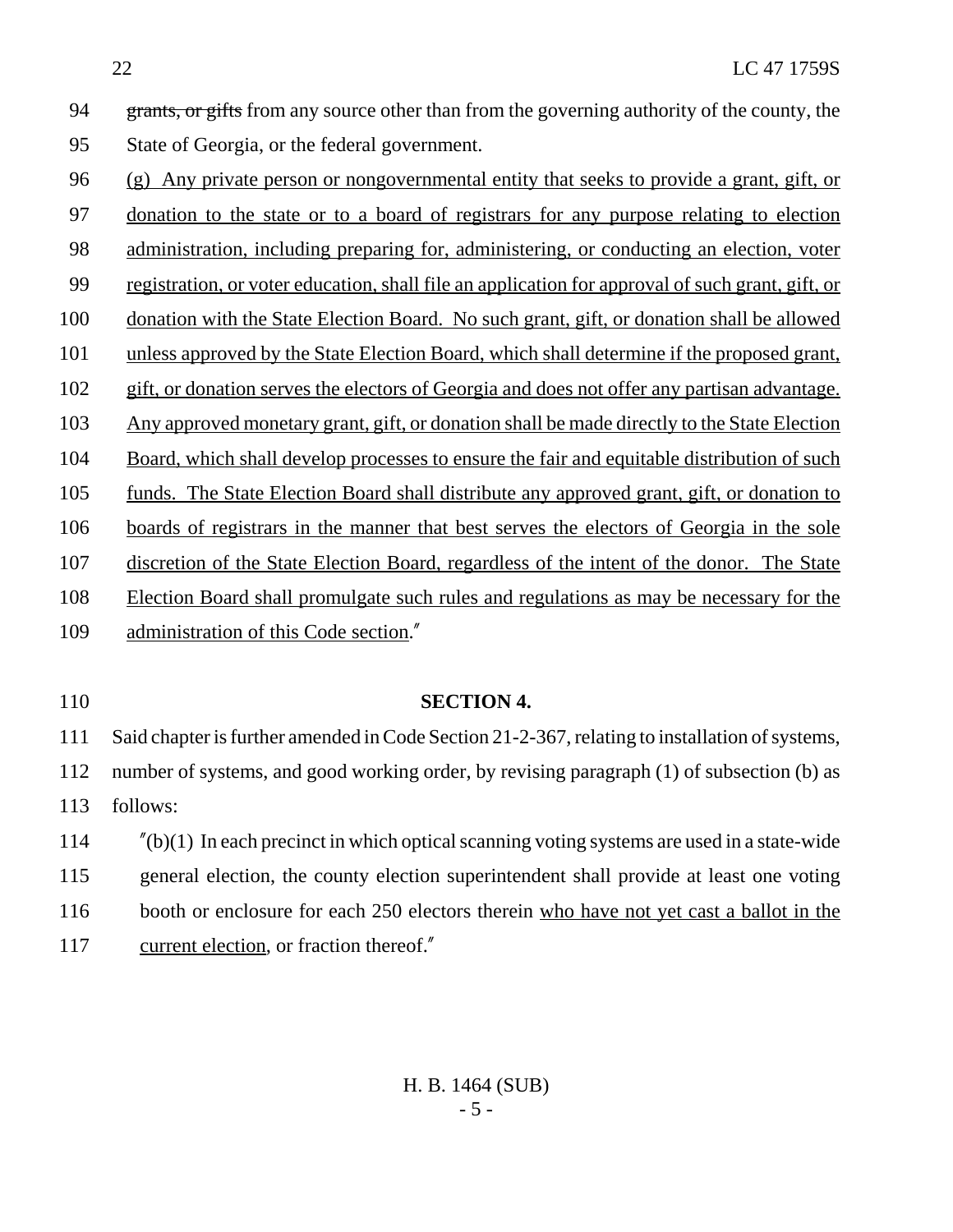**SECTION 5.**

 Said chapter is further amended in Code Section 21-2-381, relating to making of application for absentee ballot, determination of eligibility by ballot clerk, furnishing of applications to colleges and universities, and persons entitled to make application, by revising subsection (a) as follows:

 "(a)(1)(A) Except as otherwise provided in Code Section 21-2-219 or for advance voting described in subsection (d) of Code Section 21-2-385, not earlier than 78 days or less than 11 days prior to the date of the primary or election, or runoff of either, in which the elector desires to vote, any absentee elector may make, either by mail, by facsimile transmission, by electronic transmission, or in person in the registrar's or absentee ballot clerk's office, an application for an official ballot of the elector's 129 precinct to be voted at such primary, election, or runoff. To be timely received, an application for an absentee-by-mail ballot shall be received by the board of registrars or absentee ballot clerk no later than 11 days prior to the primary, election, or runoff. For advance voting in person, the application shall be made within the time period set forth in subsection (d) of Code Section 21-2-385.

 (B) In the case of an elector residing temporarily out of the county or municipality or a physically disabled elector residing within the county or municipality, the application 136 for the elector's absentee ballot may, upon satisfactory proof of relationship, be made by such elector's mother, father, grandparent, aunt, uncle, sister, brother, spouse, son, daughter, niece, nephew, grandchild, son-in-law, daughter-in-law, mother-in-law, father-in-law, brother-in-law, or sister-in-law of the age of 18 or over.

 (C)(I) Any person applying for an absentee-by-mail ballot shall make application in writing on the form made available by the Secretary of State. In order to confirm the 142 identity of the voter, such form shall require the elector to provide his or her name, date of birth, address as registered, address where the elector wishes the ballot to be mailed, and the number of his or her Georgia driver's license or identification card

> H. B. 1464 (SUB) - 6 -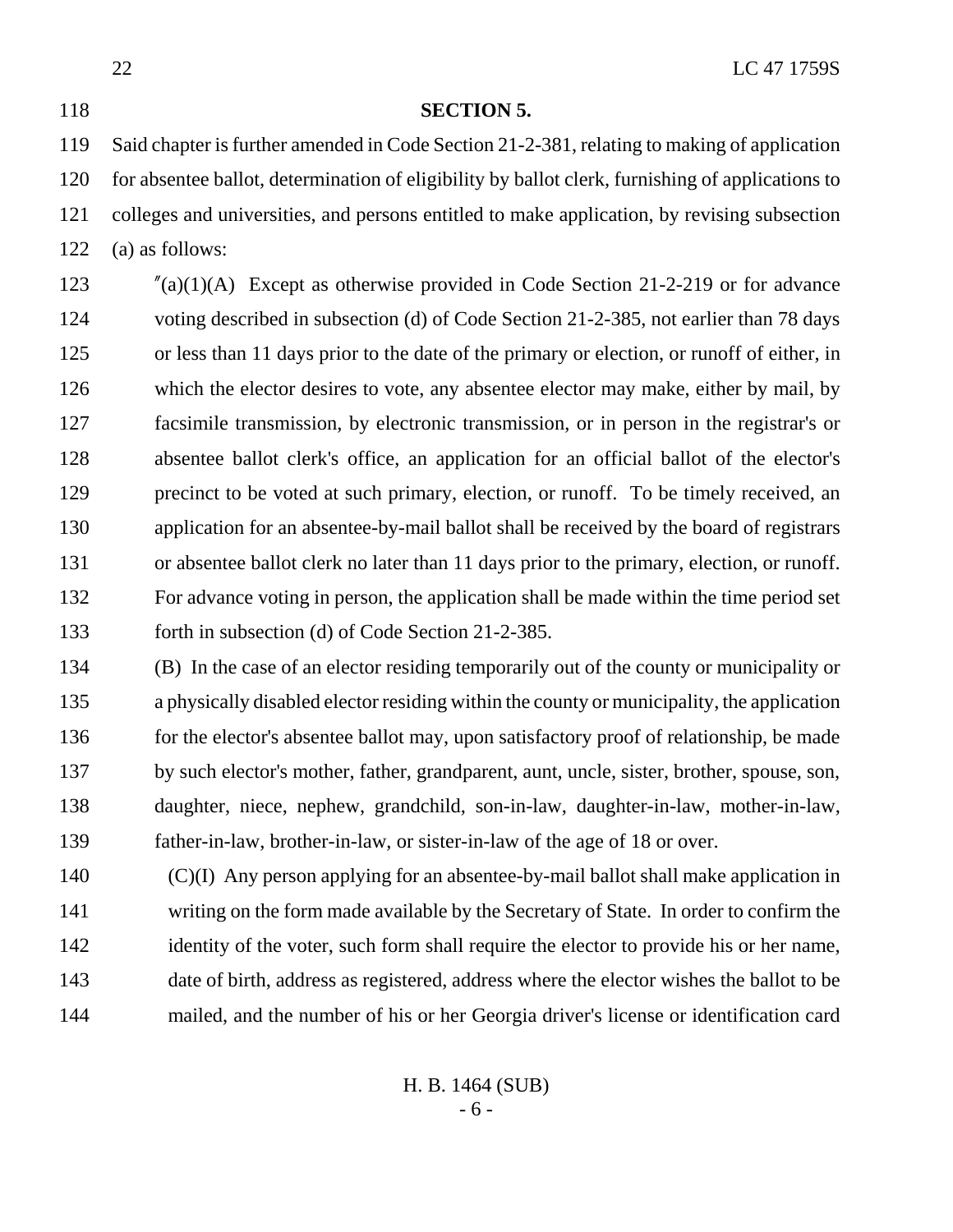issued pursuant to Article 5 of Chapter 5 of Title 40. If such elector does not have a Georgia driver's license or identification card issued pursuant to Article 5 of Chapter 5 of Title 40, the elector shall affirm this fact in the manner prescribed in the application 148 and the elector shall provide a copy of a form of identification listed in subsection (c) of Code Section 21-2-417. The form made available by the Secretary of State shall include a space to affix a photocopy or electronic image of such identification. The Secretary of State shall develop a method to allow secure electronic transmission of such form. The application shall also include the identity of the primary, election, or runoff in which the elector wishes to vote; the name and relationship of the person requesting the ballot if other than the elector; and an oath for the elector or relative to write his or her usual signature with a pen and ink affirming that the elector is a qualified Georgia elector and the facts presented on the application are true. Submitting false information on an application for an absentee ballot shall be a violation of Code Sections 21-2-560 and 21-2-571.

 (ii) A blank application for an absentee ballot shall be made available online by the Secretary of State and each election superintendent and registrar, but neither the Secretary of State election superintendent, board of registrars, other governmental entity, nor employee or agent thereof shall send absentee ballot applications directly to any elector except upon request of such elector or a relative authorized to request an absentee ballot for such elector. No person or entity other than a relative authorized to request an absentee ballot for such elector or a person signing as assisting an illiterate or physically disabled elector shall send any elector an absentee 167 ballot application that is prefilled with the elector's required information set forth in 168 this subparagraph. No person or entity other than the elector, a relative authorized to request an absentee ballot for such elector, a person signing as assisting an illiterate or physically disabled elector with his or her application, a common carrier charged with returning the ballot application, an absentee ballot clerk, a registrar, or a law

> H. B. 1464 (SUB) - 7 -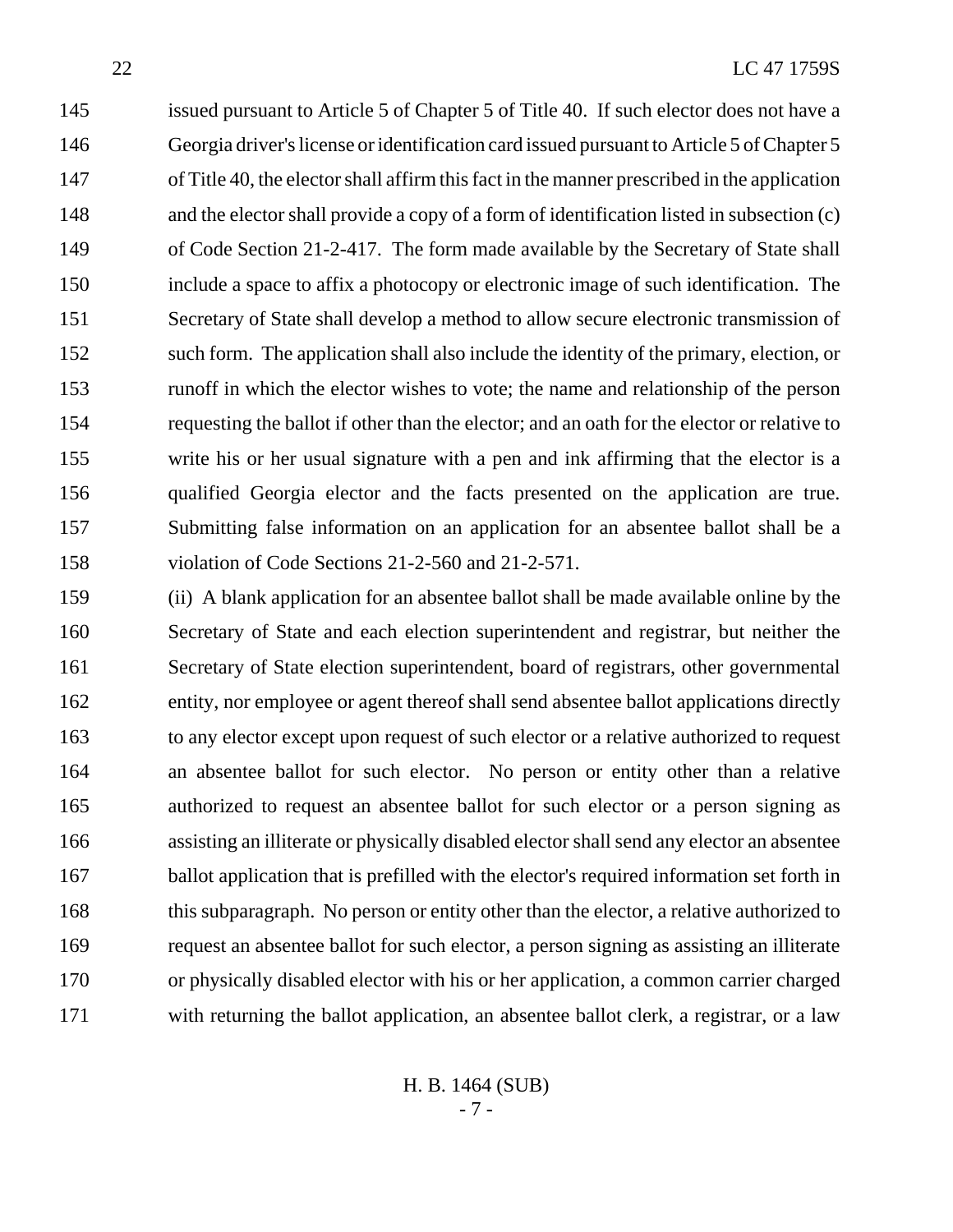22 LC 47 1759S enforcement officer in the course of an investigation shall handle or return an elector's completed absentee ballot application. Handling a completed absentee ballot application by any person or entity other than as allowed in this subsection shall be a misdemeanor. Any application for an absentee ballot sent to any elector by any person or entity shall utilize the form of the application made available by the 177 Secretary of State, and any application for an absentee ballot mailed to any elector by a nongovernmental entity shall clearly and prominently disclose on the face of the form: 'This is NOT an official government publication and was NOT provided to you 181 by any governmental entity and this is NOT a ballot. It is being distributed by *insert name and address of person, organization, or other entity distributing such* 183 document or material supplication is being distributed by [insert name and address of person, organization, or other entity distributing such document or material], not by any government agency or any state or local election office. THIS IS NOT A BALLOT.' (iii) The disclaimer required by division (ii) of this subparagraph shall be: (I) Of sufficient font size to be clearly readable by the recipient of the communication; (II) Be contained in a printed box set apart from the other contents of the communication; and (III) Be printed with a reasonable degree of color contrast between the background and the printed disclaimer. (D) Except in the case of physically disabled electors residing in the county or municipality or electors in custody in a jail or other detention facility in the county or municipality, no absentee ballot shall be mailed to an address other than the permanent

 mailing address of the elector as recorded on the elector's voter registration record or a temporary out-of-county or out-of-municipality address. Upon request, electors held

> H. B. 1464 (SUB) - 8 -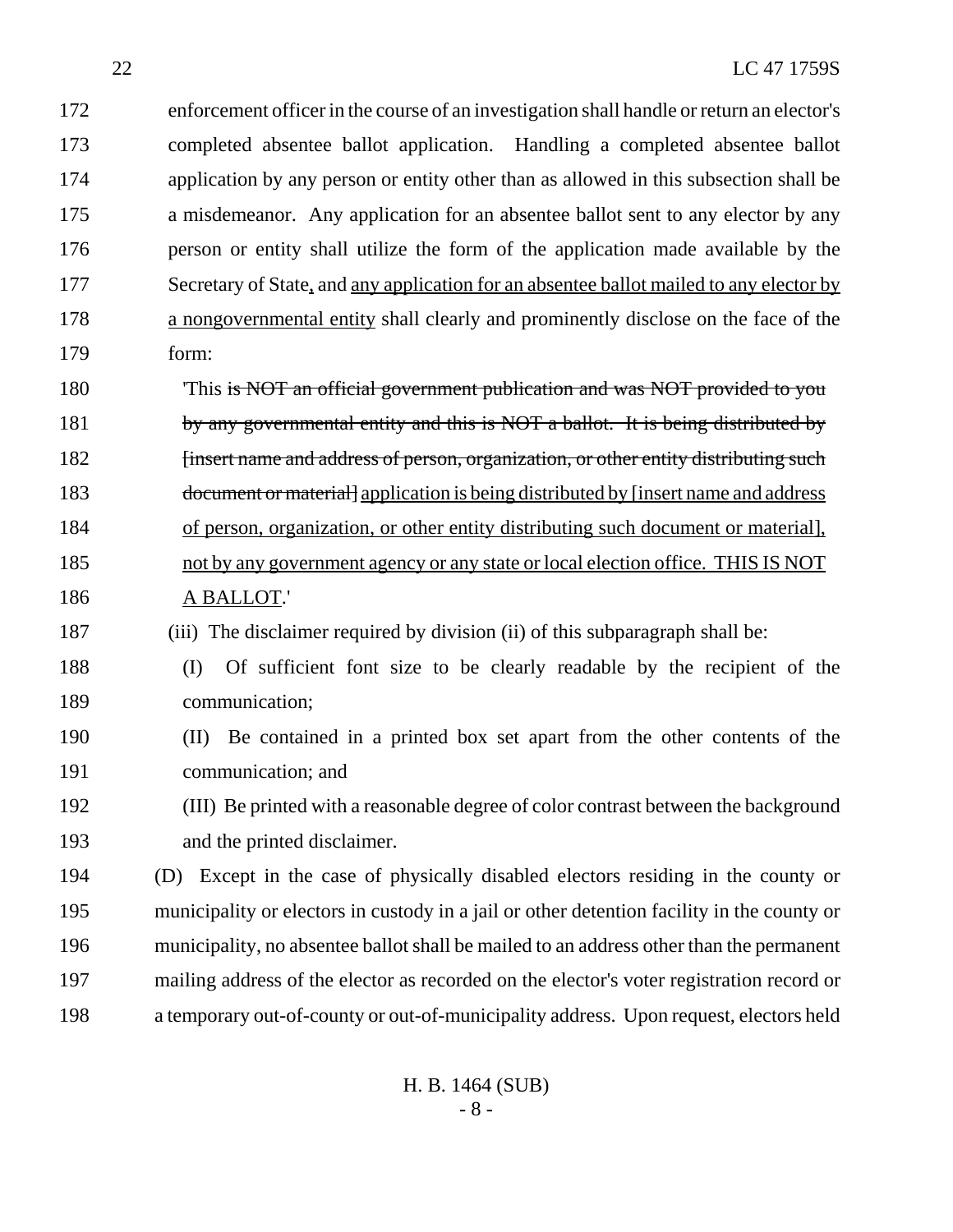in jails or other detention facilities who are eligible to vote shall be granted access to the necessary personal effects for the purpose of applying for and voting an absentee 201 ballot pursuant to this chapter.

 (E) Relatives applying for absentee ballots for electors must also sign an oath stating 203 that facts in the application are true.

 (F) If the elector is unable to fill out or sign such elector's own application because of illiteracy or physical disability, the elector shall make such elector's mark, and the person filling in the rest of the application shall sign such person's name below it as a witness.

 (G) Any elector meeting criteria of advance age or disability specified by rule or regulation of the State Election Board or any elector who is entitled to vote by absentee ballot under the federal Uniformed and Overseas Citizens Absentee Voting Act, 42 U.S.C. Section 1973ff, et seq., as amended, may request in writing on one application a ballot for a presidential preference primary held pursuant to Article 5 of this chapter and for a primary as well as for any runoffs resulting therefrom and for the election for which such primary shall nominate candidates as well as any runoffs resulting therefrom. If not so requested by such person, a separate and distinct application shall be required for each primary, run-off primary, election, and run-off election. Except as otherwise provided in this subparagraph, a separate and distinct application for an absentee ballot shall always be required for any special election or special primary.

 (2) A properly executed registration card submitted under the provisions of subsection (b) of Code Section 21-2-219, if submitted within 180 days of a primary or election in which the registrant is entitled to vote, shall be considered to be an application for an absentee ballot under this Code section, or for a special absentee ballot under Code Section 21-2-381.1, as appropriate.

 (3)(A) All persons or entities, other than the Secretary of State, election 225 superintendents, boards of registrars, and absentee ballot clerks, relatives authorized to

> H. B. 1464 (SUB) - 9 -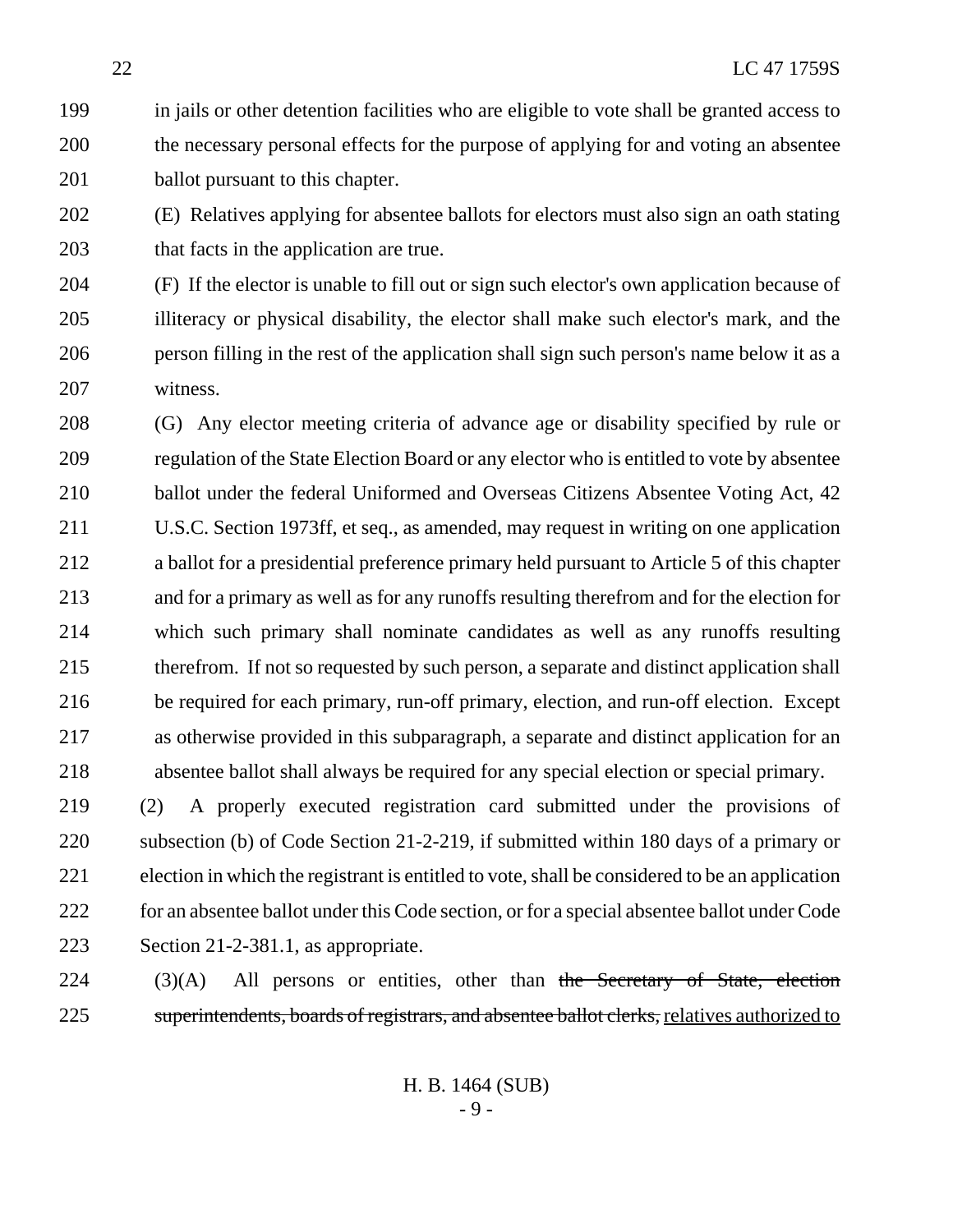226 request an absentee ballot for such elector, that send mail unsolicited applications for absentee ballots to electors in a primary, election, or runoff shall mail such applications only to individuals who have not already requested, received, or voted an absentee 229 ballot in the primary, election, or runoff. Any such person or entity shall compare its mail distribution list with the most recent information available about which electors have requested, been issued, or voted an absentee ballot in the primary, election, or runoff and shall remove the names of such electors from its mail distribution list. A person or entity shall not be liable for any violation of this subparagraph if such person or entity relied upon information made available by the Secretary of State within five business days prior to the date such applications are mailed. Nothing in this Code section shall prevent a person or entity from making blank absentee ballot applications available to electors or directing electors to an electronic location where an elector can obtain an absentee ballot application.

 (B) A person or entity in violation of subparagraph (A) of this paragraph shall be subject to sanctions by the State Election Board which, in addition to all other possible sanctions, may include requiring such person or entity to pay restitution to each affected county or municipality in an amount up to \$100.00 per duplicate absentee ballot application that is processed by the county or municipality due to such violation or the actual cost incurred by each affected county or municipality for the processing of such duplicate absentee ballot applications.

 (4) In extraordinary circumstances as described in Code Section 21-2-543.1, the registrar or absentee ballot clerk shall determine if the applicants are eligible to vote under this Code section and shall either mail or issue the absentee ballots for the election for representative in the United States Congress to an individual entitled to make application 250 for absentee ballot under subsection (d) of this Code section the same day any such application is received, so long as the application is received by 3:00 P.M., otherwise no later than the next business day following receipt of the application. Any valid absentee

> H. B. 1464 (SUB)  $-10-$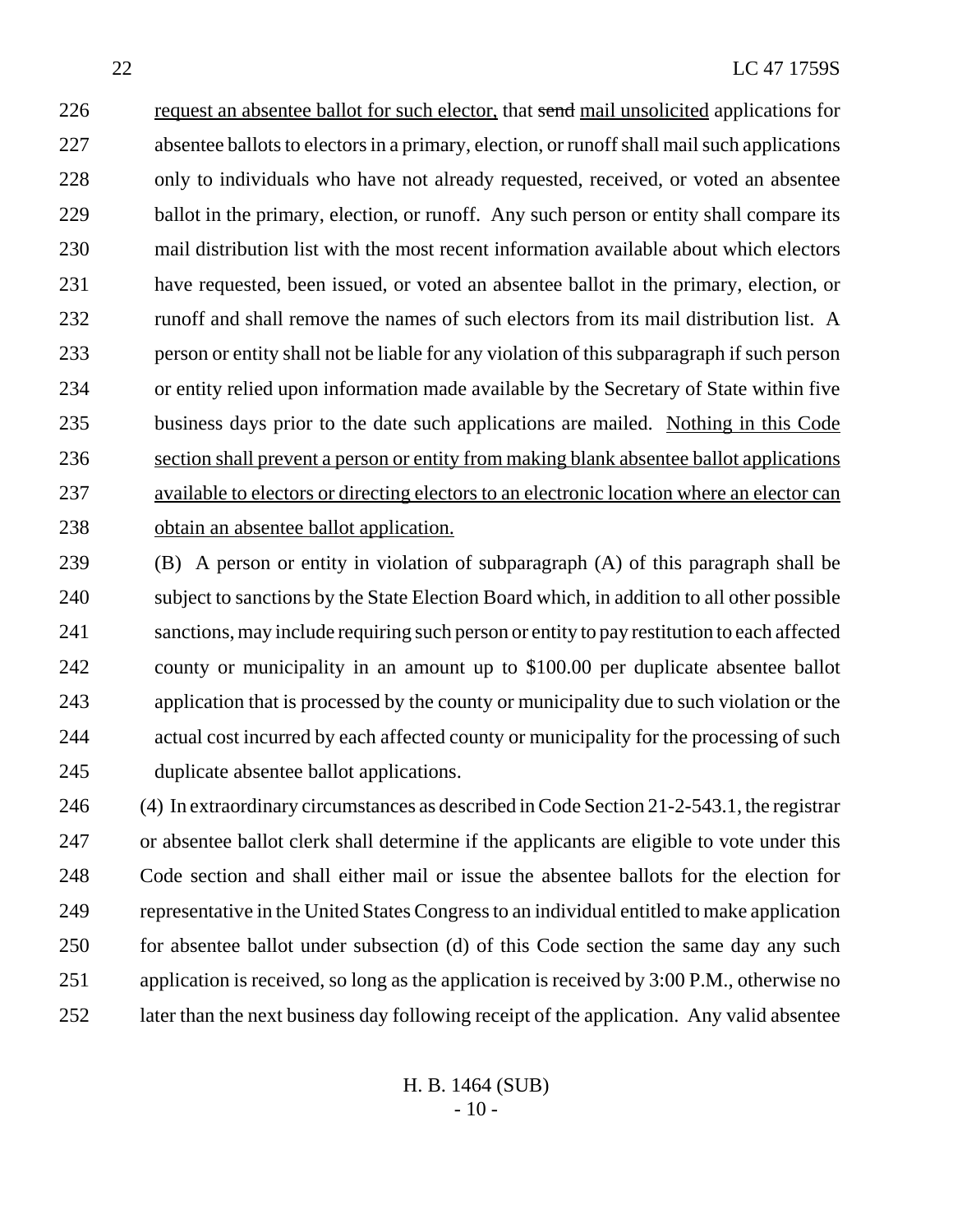ballot shall be accepted and processed so long as the ballot is received by the registrar or absentee ballot clerk not later than 45 days after the ballot is transmitted to the absent uniformed services voter or overseas voter, but in no event later than 11 days following the date of the election."

#### **SECTION 6.**

 Said chapter is further amended by repealing and reserving subsection (b) of Code Section 21-2-381.2, relating to state write-in absentee ballot for certain electors.

#### **SECTION 7.**

 Said chapter is further amended in Code Section 21-2-382, relating to additional buildings as additional registrar's office or place of registration for receiving absentee ballots and for advance voting and drop boxes, by revising subsection (c) as follows:

 "(c)(1) A board of registrars or absentee ballot clerk shall establish at least one drop box as a means for absentee by mail electors to deliver their ballots to the board of registrars or absentee ballot clerk. A board of registrars or absentee ballot clerk may establish additional drop boxes, subject to the limitations of this Code section, but may only establish additional drop boxes totaling the lesser of either one drop box for every 100,000 active registered voters in the county or the number of advance voting locations in the county. Any additional drop boxes shall be evenly geographically distributed by population in the county. Drop boxes established pursuant to this Code section shall be established at the office of the board of registrars or absentee ballot clerk or inside locations at which advance voting, as set forth in subsection (d) of Code Section 21-2-385, is conducted in the applicable primary, election, or runoff and may be 275 open during the hours of advance voting at that location. Such drop boxes shall be closed locked when advance voting is not being conducted at that location. All drop boxes shall 277 be closed <u>locked</u> when the advance voting period ends, as set forth in subsection (d) of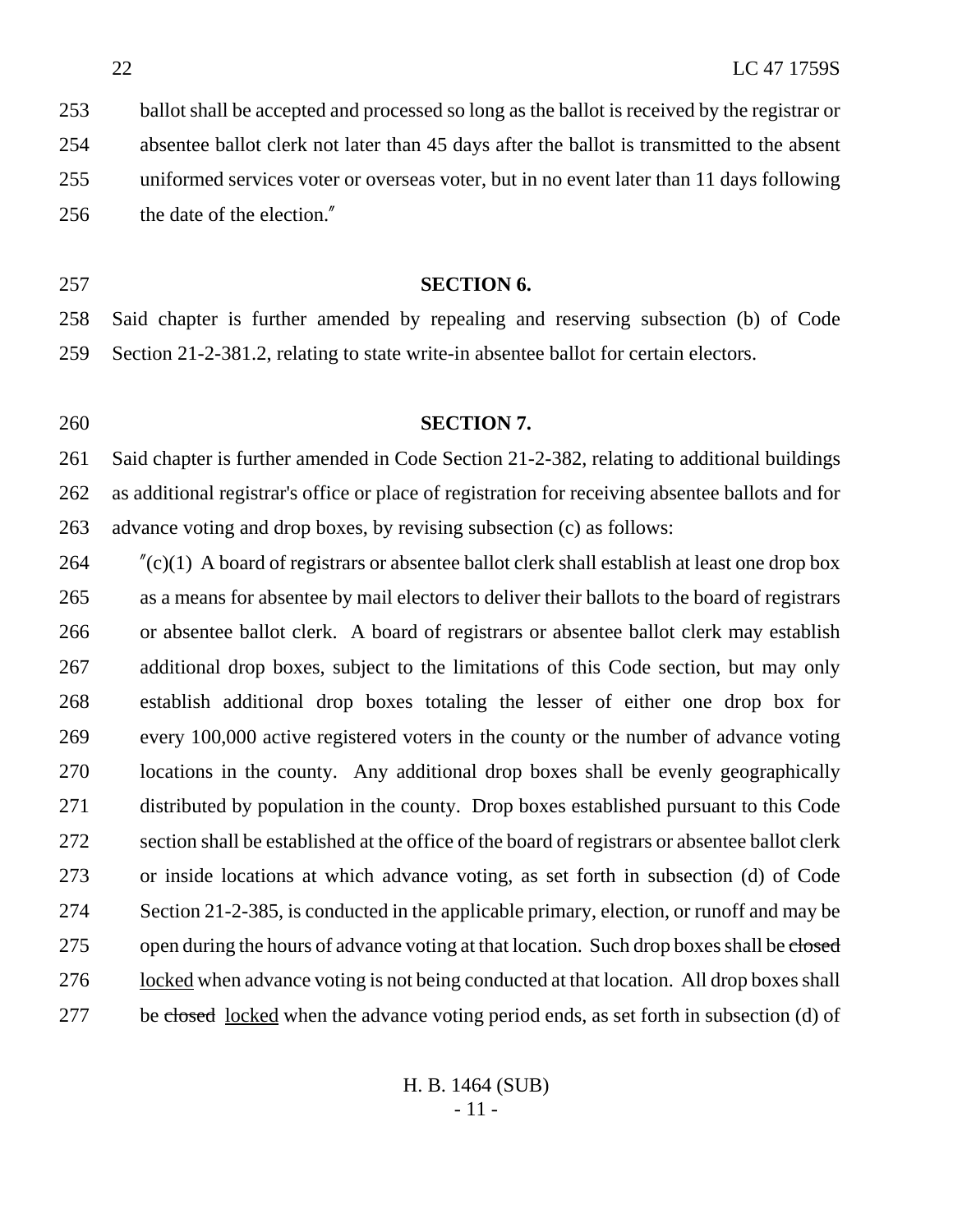Code Section 21-2-385. The drop box location shall have adequate lighting and be under constant surveillance by an election official or his or her designee, law enforcement official, or licensed security guard. During an emergency declared by the Governor pursuant to Code Section 38-3-51, drop boxes may be located outside the office of the board of registrars or absentee ballot clerk or outside of locations at which advance voting is taking place, subject to the other limitations of this Code section.

 (2) The opening slot of a drop box shall not allow ballots to be tampered with or removed and shall be designed to minimize the ability for liquid or other substances that may damage ballots to be poured into the drop box. A drop box shall be labeled "OFFICIAL ABSENTEE BALLOT DROP BOX" and shall clearly display the signage developed by the Secretary of State pertaining to Georgia law with regard to who is allowed to return absentee ballots and destroying, defacing, or delaying delivery of ballots.

 (3) The board of registrars or absentee ballot clerk shall arrange for the collecting and return of ballots deposited at each drop box at the conclusion of each day where advance voting takes place. Collection of ballots from a drop box shall be made by a team of at least two people. Any person collecting ballots from a drop box shall have sworn an oath in the same form as the oath for poll officers set forth in Code Section 21-2-95. The collection team shall complete and sign a ballot transfer form as specified by the Secretary of State upon removing the ballots from the drop box which shall include the date, time, location, number of ballots, confirmation that the drop box was locked after the removal of the ballots, and the identity of each person collecting the ballots. The ballot transfer form shall also serve as an initial chain of custody document on which each person who takes possession of the ballots shall sign for such ballots. The ballots shall be placed in a locked transfer case upon being removed from the drop box. Such transfer case shall be sealed and signed by the collection team in a manner such that it cannot be opened without breaking the seal. The collection team shall then immediately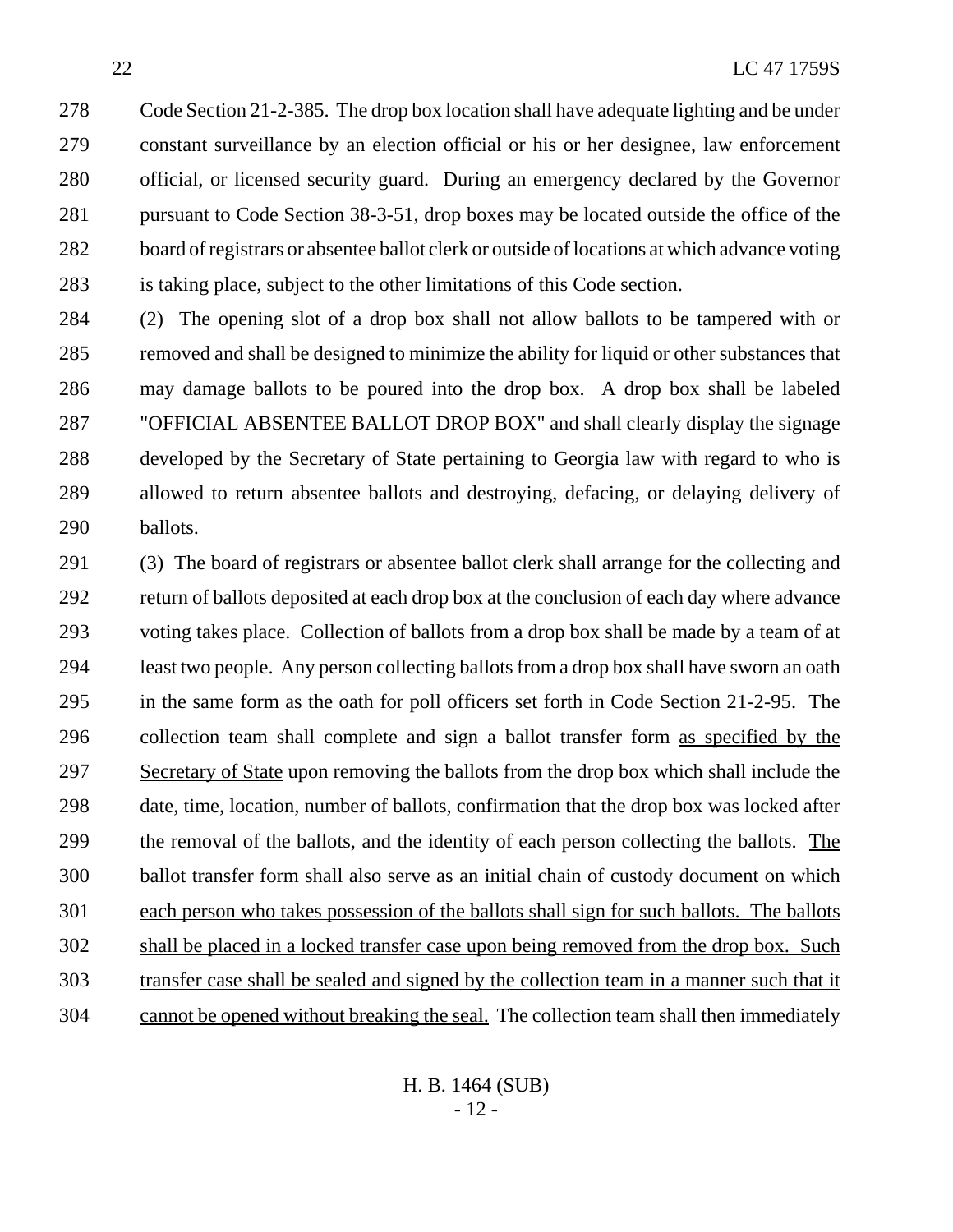transfer the ballots to the board of registrars or absentee ballot clerk, who shall process and store the ballots in the same manner as absentee ballots returned by mail are processed and stored. The board of registrars, absentee ballot clerk, or a designee of the board of registrars or absentee ballot clerk shall verify that such seal has not been broken or otherwise tampered with or compromised and shall sign the ballot transfer form upon receipt of the ballots from the collection team and shall include the date and time of signing and verification under this provision. Such form shall be considered a public record pursuant to Code Section 50-18-70.

 (4) At the beginning of voting at each advance location where a drop box is present, the manager of the advance voting location shall open the drop box and confirm on the reconciliation form for that advance voting location that the drop box is empty. If the drop box is not empty, the manager shall secure the contents of the drop box and immediately inform the election superintendent, board of registrars, or absentee ballot clerk, who shall inform the Secretary of State."

#### **SECTION 8.**

 Said chapter is further amended by revising Code Section 21-2-386, relating to safekeeping, certification, and validation of absentee ballots, rejection of ballot, delivery of ballots to location designated by superintendent, duties of superintendent and managers, precinct returns, report of returns of verified and accepted absentee ballots cast as soon as possible following closing of polls, notification of challenged elector, and unlawful disclosure of tabulation results, as follows:

"21-2-386.

 (a)(1)(A) The board of registrars or absentee ballot clerk shall keep safely, unopened, and stored in a manner that will prevent tampering and unauthorized access to and document the chain of custody of all official absentee ballots received from absentee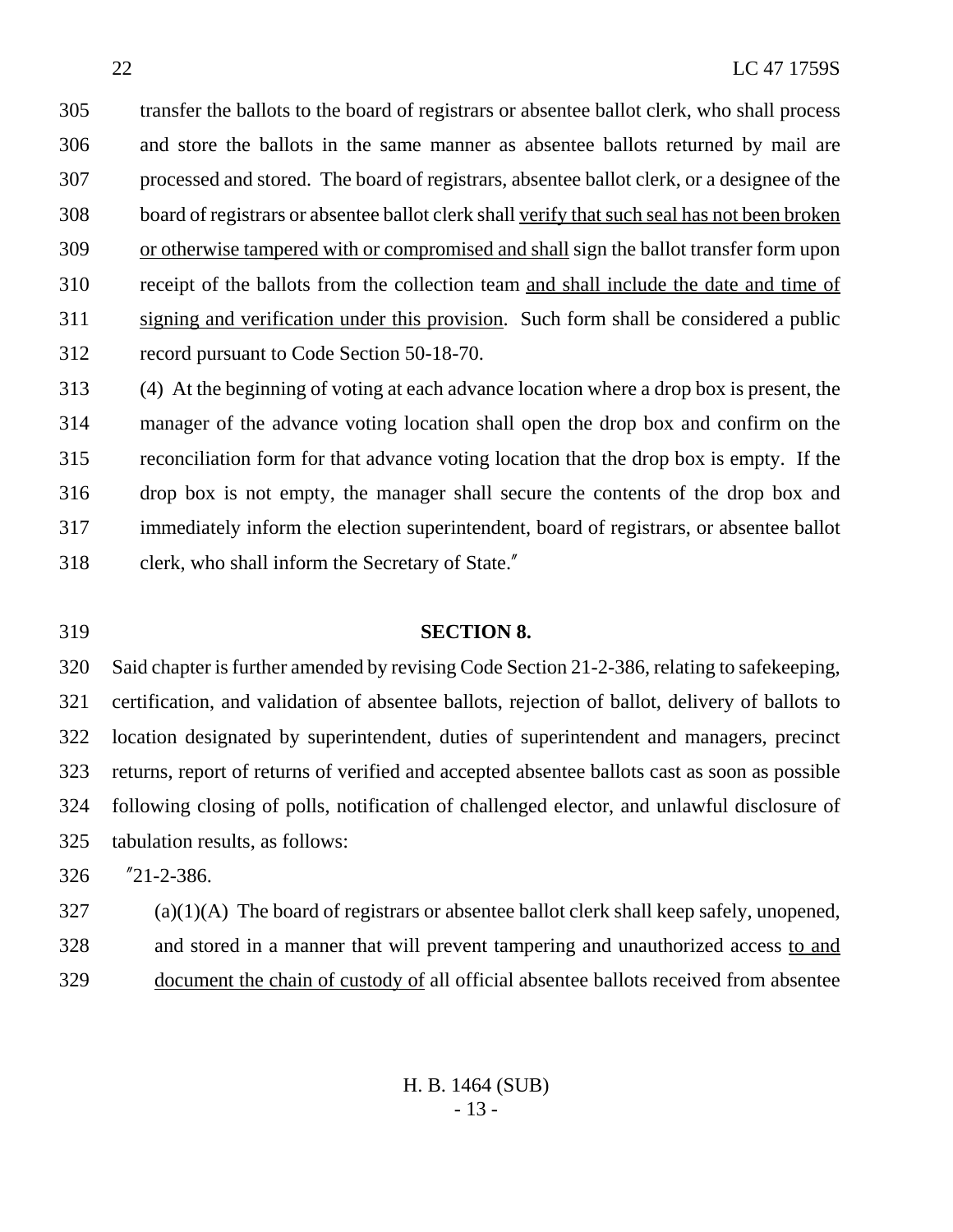electors prior to the closing of the polls on the day of the primary or election except as otherwise provided in this subsection.

 (B) Upon receipt of each ballot, a registrar or clerk shall write the day and hour of the receipt of the ballot on its envelope. The registrar or clerk shall then compare the number of the elector's Georgia driver's license number or state identification card issued pursuant to Article 5 of Chapter 5 of Title 40 and date of birth entered on the absentee ballot envelope with the same information contained in the elector's voter registration records. If the elector has affirmed on the envelope that he or she does not have a Georgia driver's license or state identification card issued pursuant to Article 5 of Chapter 5 of Title 40, the registrar or clerk shall compare the last four digits of the elector's social security number and date of birth entered on the envelope with the same information contained in the elector's voter registration records. The registrar or clerk shall also confirm that the elector signed the oath and the person assisting the elector, if any, signed the required oath. If the elector has signed the elector's oath, the person assisting has signed the required oath, if applicable, and the identifying information entered on the absentee ballot envelope matches the same information contained in the elector's voter registration record, the registrar or clerk shall so certify by signing or initialing his or her name below the voter's oath. Each elector's name so certified shall be listed by the registrar or clerk on the numbered list of absentee voters prepared for his or her precinct. All accepted absentee ballots shall be securely stored in a sealed container that will prevent tampering or unauthorized access prior to scanning such ballots.

 (C) If the elector has failed to sign the oath, or if the identifying information entered on the absentee ballot envelope does not match the same information appearing in the elector's voter registration record, or if the elector has failed to furnish required information or information so furnished does not conform with that on file in the registrar's or clerk's office, or if the elector is otherwise found disqualified to vote, the

> H. B. 1464 (SUB) - 14 -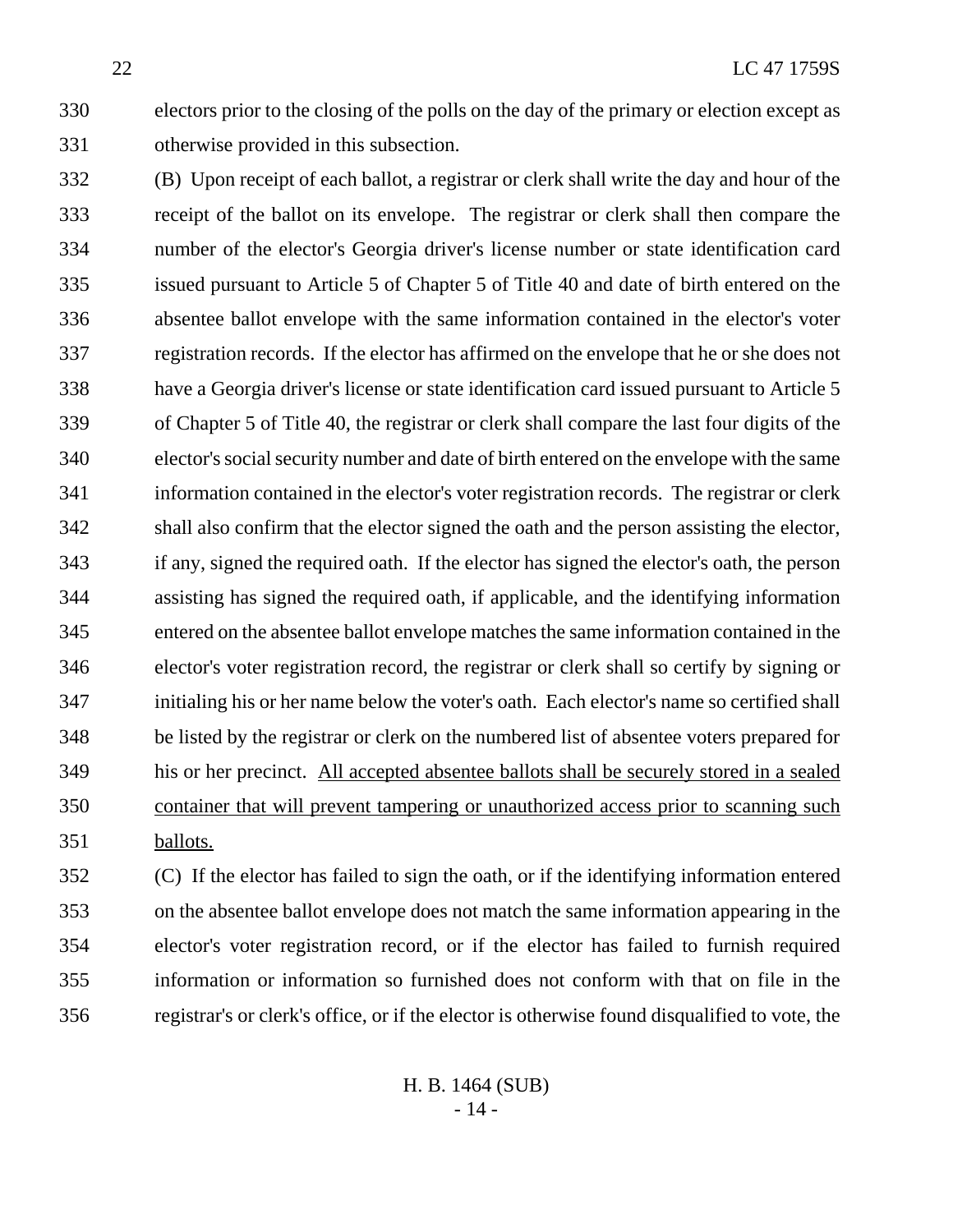registrar or clerk shall write across the face of the envelope 'Rejected,' giving the reason therefor. The board of registrars or absentee ballot clerk shall promptly notify the elector of such rejection, a copy of which notification shall be retained in the files of the board of registrars or absentee ballot clerk for at least two years. Such elector shall have until the end of the period for verifying provisional ballots contained in subsection (c) of Code Section 21-2-419 to cure the problem resulting in the rejection of the ballot. The elector may cure a failure to sign the oath, nonmatching identifying information, or missing information by submitting an affidavit to the board of registrars or absentee ballot clerk along with a copy of one of the forms of identification enumerated in subsection (c) of Code Section 21-2-417 before the close of such period. The affidavit shall affirm that the ballot was submitted by the elector, is the elector's ballot, and that the elector is registered and qualified to vote in the primary, election, or runoff in question. If the board of registrars or absentee ballot clerk finds the affidavit and identification to be sufficient, the absentee ballot shall be counted.

 (D) An elector who registered to vote by mail, but did not comply with subsection (c) of Code Section 21-2-220, and who votes for the first time in this state by absentee ballot shall include with his or her application for an absentee ballot or in the outer oath envelope of his or her absentee ballot either one of the forms of identification listed in subsection (a) of Code Section 21-2-417 or a copy of a current utility bill, bank statement, government check, paycheck, or other government document that shows the name and address of such elector. If such elector does not provide any of the forms of identification listed in this subparagraph with his or her application for an absentee ballot or with the absentee ballot, such absentee ballot shall be deemed to be a provisional ballot and such ballot shall only be counted if the registrars are able to verify current and valid identification of the elector as provided in this subparagraph within the time period for verifying provisional ballots pursuant to Code Section 21-2-419. The board of registrars or absentee ballot clerk shall promptly notify

> H. B. 1464 (SUB) - 15 -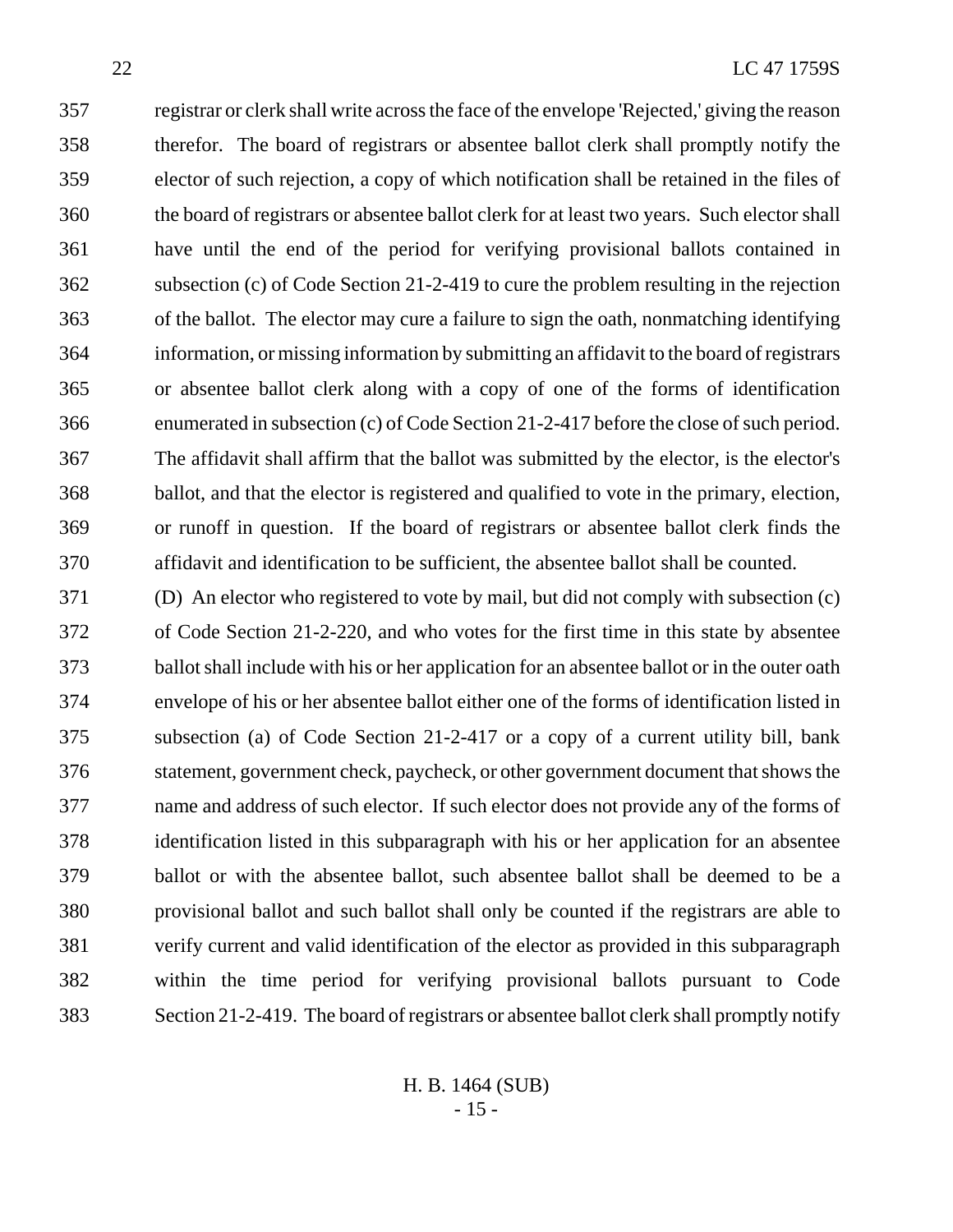the elector that such ballot is deemed a provisional ballot and shall provide information on the types of identification needed and how and when such identification is to be submitted to the board of registrars or absentee ballot clerk to verify the ballot.

 (E) Three copies of the numbered list of voters shall also be prepared for such rejected absentee electors, giving the name of the elector and the reason for the rejection in each case. Three copies of the numbered list of certified absentee voters and three copies of the numbered list of rejected absentee voters for each precinct shall be turned over to the poll manager in charge of counting the absentee ballots and shall be distributed as required by law for numbered lists of voters.

 (F) All absentee ballots returned to the board or absentee ballot clerk after the closing of the polls on the day of the primary or election shall be safely kept unopened by the board or absentee ballot clerk and then transferred to the appropriate clerk with the 396 chain of custody documents provided for in subparagraph  $(a)(1)(A)$  of this Code section for storage in a manner that will prevent tampering for the period of time required for the preservation of ballots used at the primary or election and shall then, without being opened, be destroyed in like manner as the used ballots of the primary or election. The board of registrars or absentee ballot clerk shall promptly notify the elector by first-class mail that the elector's ballot was returned too late to be counted and that the elector will not receive credit for voting in the primary or election. All such late absentee ballots shall be delivered to the appropriate clerk and stored as provided in Code Section 21-2-390.

 (G) Notwithstanding any provision of this chapter to the contrary, until the United States Department of Defense notifies the Secretary of State that the Department of Defense has implemented a system of expedited absentee voting for those electors covered by this subparagraph, absentee ballots cast in a primary, election, or runoff by eligible absentee electors who reside outside the county or municipality in which the primary, election, or runoff is held and are members of the armed forces of the United

> H. B. 1464 (SUB) - 16 -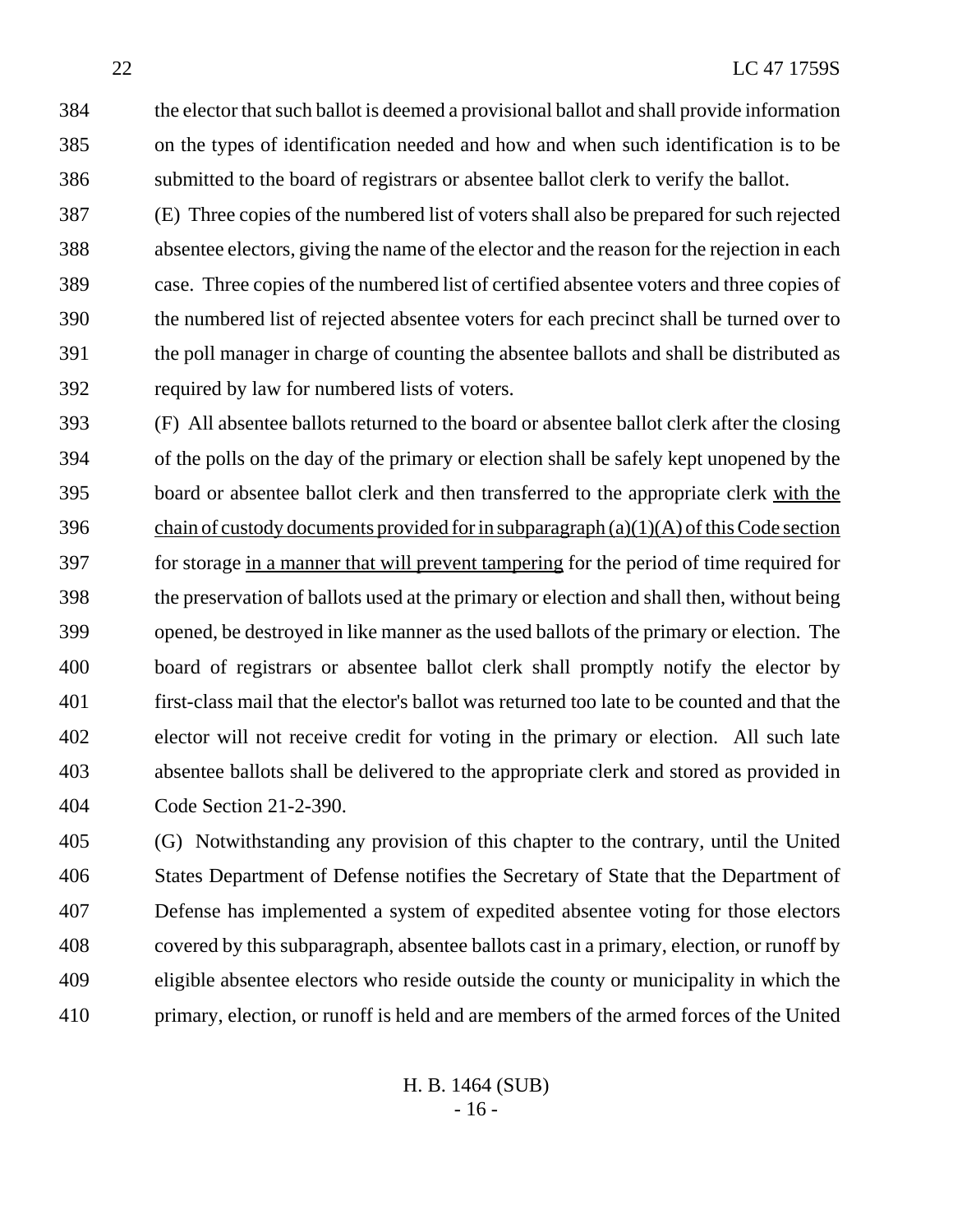States, members of the merchant marine of the United States, spouses or dependents of members of the armed forces or merchant marine residing with or accompanying such members, or overseas citizens that are postmarked by the date of such primary, election, or runoff and are received within the three-day period following such primary, election, or runoff, if proper in all other respects, shall be valid ballots and shall be counted and included in the certified election results.

 (2)(A) Beginning at 8:00 A.M. on the third Monday prior to the day of the primary, election, or runoff, the election superintendent shall be authorized to open the outer oath envelope of absentee ballots that have been verified and accepted pursuant to subparagraph (a)(1)(B) of this Code section, remove the contents of such outer envelope, open the inner envelope marked 'Official Absentee Ballot,' and scan the absentee ballot using one or more ballot scanners. At least three persons who are registrars, deputy registrars, poll workers, or absentee ballot clerks must be present before commencing; and three persons who are registrars, deputy registrars, or absentee ballot clerks shall be present at all times while the sealed containers containing verified and accepted absentee ballots are being unsealed and verified for integrity, while the absentee ballot envelopes are being opened, and while the absentee ballots are being scanned. However, no person shall tally, tabulate, estimate, or attempt to tally, tabulate, or estimate or cause the ballot scanner or any other equipment to produce any tally or tabulate, partial or otherwise, of the absentee ballots cast until the time for the closing of the polls on the day of the primary, election, or runoff except as provided in this Code section. Prior to beginning the process set forth in this paragraph, the superintendent shall provide written notice to the Secretary of State in writing at least seven days prior to processing and scanning absentee ballots. Such notice shall contain the dates, start and end times, and location or locations where absentee ballots will be processed and scanned. The superintendent shall also post such notice publicly in a prominent location in the superintendent's office and on the home page of the county

> H. B. 1464 (SUB) - 17 -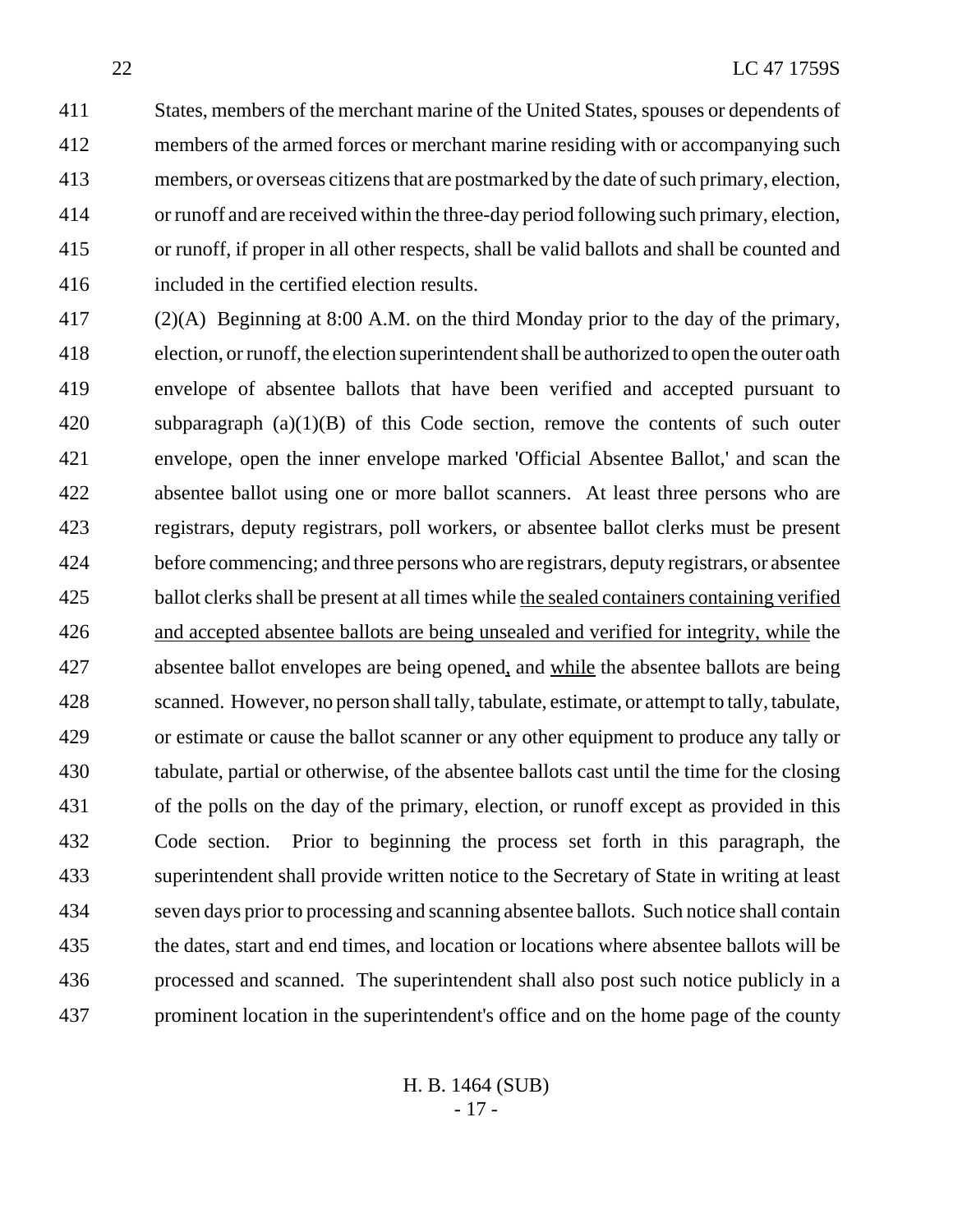election superintendent's website, if the county election superintendent maintains such a website. The Secretary of State shall publish on his or her website the information he or she receives from superintendents stating the dates, times, and locations where absentee ballots will be processed.

 (B) The proceedings set forth in this paragraph shall be open to the view of the public, but no person except one employed and designated by the superintendent shall touch any ballot or ballot container. Any person involved in processing and scanning absentee ballots shall swear an oath, in the same form as the oath for poll officers provided in Code Section 21-2-95, prior to beginning the processing and scanning of absentee ballots. The county executive committee or, if there is no organized county executive committee, the state executive committee of each political party and political body having candidates whose names appear on the ballot for such election shall have the right to designate two persons and each independent and nonpartisan candidate whose name appears on the ballot for such election shall have the right to designate one person to act as monitors for such process. In the event that the only issue to be voted upon in an election is a referendum question, the superintendent shall also notify in writing the chief judge of the superior court of the county who shall appoint two electors of the county to monitor such process. While viewing or monitoring the process set forth in this paragraph, monitors and observers shall be prohibited from:

 (i) In any way interfering with the processing or scanning of absentee ballots or the conduct of the election;

 (ii) Using or bringing into the room any photographic or other electronic monitoring or recording devices, cellular telephones, or computers;

- (iii) Engaging in any form of campaigning or campaign activity;
- (iv) Taking any action that endangers the secrecy and security of the ballots;
- (v) Touching any ballot or ballot container;

H. B. 1464 (SUB) - 18 -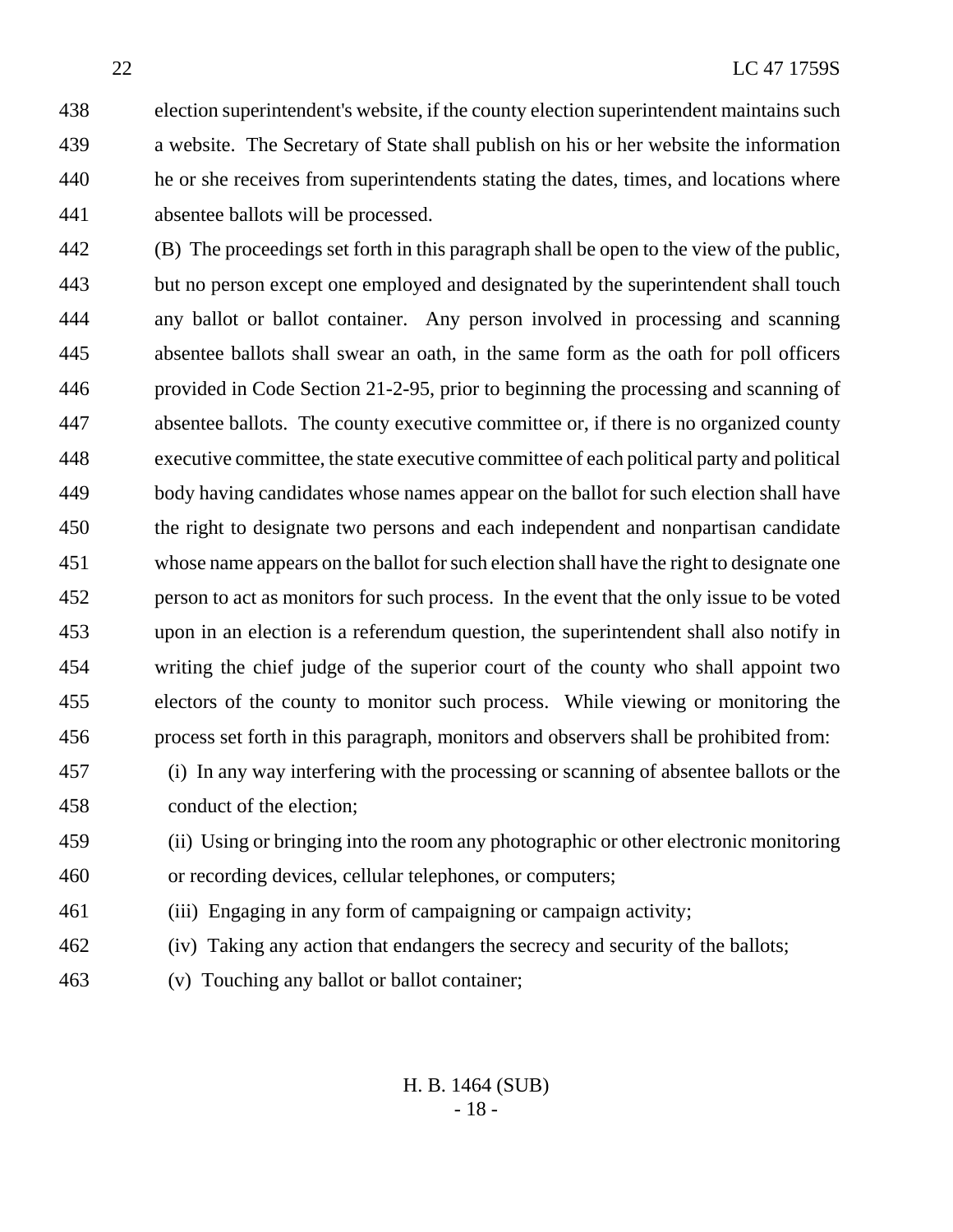(vi) Tallying, tabulating, estimating, or attempting to tally, tabulate, or estimate, whether partial or otherwise, any of the votes on the absentee ballots cast; and

- (vii) Communicating any information that they see while monitoring the processing and scanning of the absentee ballots, whether intentionally or inadvertently, about any ballot, vote, or selection to anyone other than an election official who needs such information to lawfully carry out his or her official duties.
- (C) The State Election Board shall promulgate rules requiring reconciliation procedures; prompt and undelayed scanning of ballots after absentee ballot envelopes are opened; secrecy of election results prior to the closing of the polls on the day of a primary, election, or runoff; and other protections to protect the integrity of the process set forth in this paragraph.
- (D) At the conclusion of the scanning of the ballots, such ballots shall be stored in 476 tamper-resistant containers sealed with numbered seals, the number of which shall be recorded on the chain of custody document forms specified by the Secretary of State, and such forms shall be signed by the person storing the ballots and the date and time of storage shall be entered on such forms.
- (3) A county election superintendent may, in his or her discretion, after 7:00 A.M. on the day of the primary, election, or runoff begin tabulating the absentee ballots. If the county election superintendent chooses to open the inner envelopes and begin tabulating such ballots prior to the close of the polls on the day of the primary, election, or runoff, the superintendent shall notify in writing, at least seven days prior to the primary, election, or runoff, the Secretary of State of the superintendent's intent to begin the absentee ballot tabulation prior to the close of the polls. The county executive committee or, if there is no organized county executive committee, the state executive committee of each political party and political body having candidates whose names appear on the ballot for such election in such county shall have the right to designate two persons and each independent and nonpartisan candidate whose name appears on the ballot for such
	- H. B. 1464 (SUB) - 19 -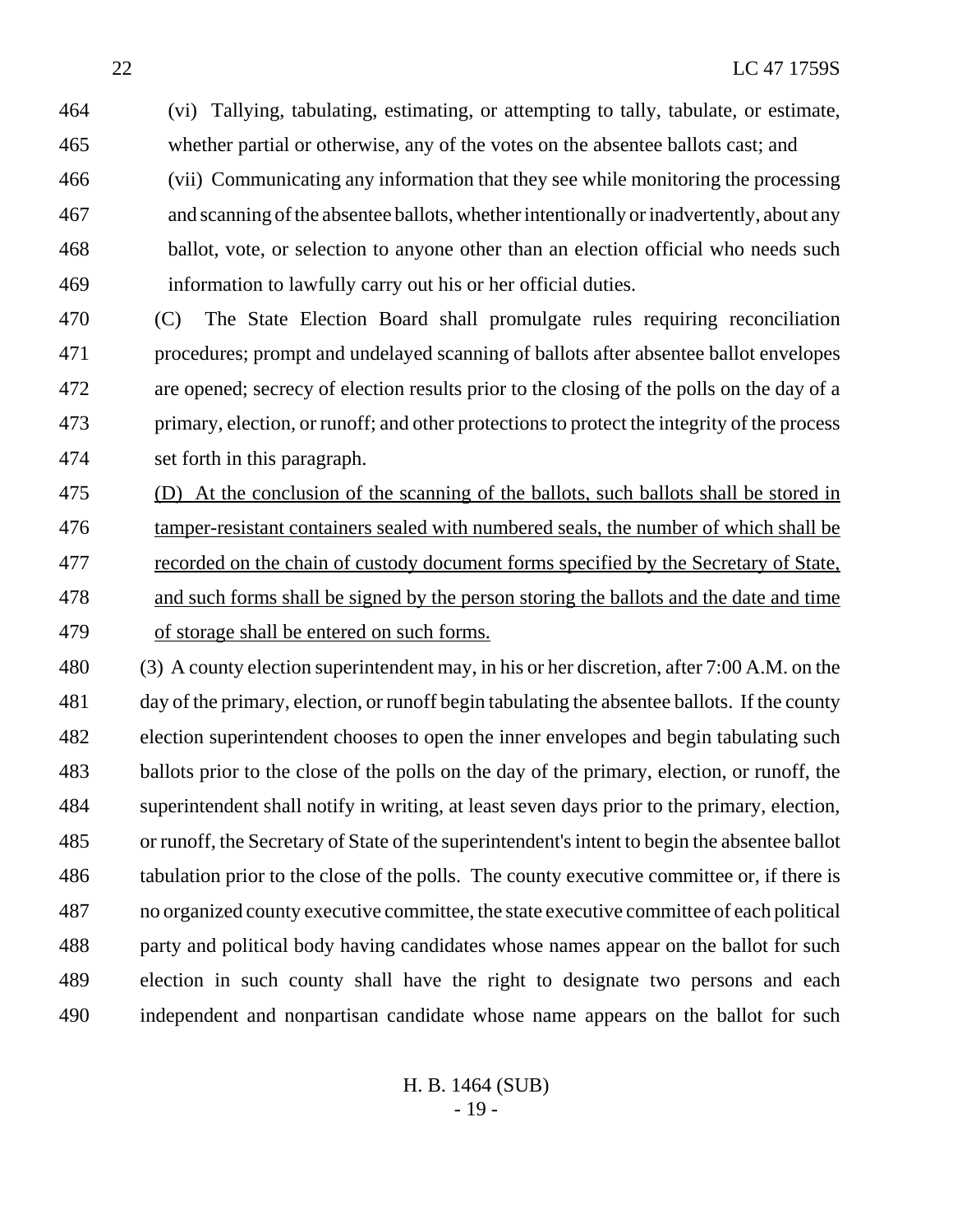election in such county shall have the right to designate one person to act as monitors for such process. In the event that the only issue to be voted upon in an election is a referendum question, the superintendent shall also notify in writing the chief judge of the 494 superior court of the county who shall appoint two electors of the county to monitor such process.

 (4) The county election superintendent shall publish a written notice in the superintendent's office of the superintendent's intent to begin the absentee ballot tabulation prior to the close of the polls and publish such notice at least one week prior to the primary, election, or runoff in the legal organ of the county.

 (5) The process for opening absentee ballot envelopes, scanning absentee ballots, and tabulating absentee ballots on the day of a primary, election, or runoff as provided in this subsection shall be conducted in a manner to maintain the secrecy of all ballots and to protect the disclosure of any balloting information before 7:00 P.M. on election day. No absentee ballots shall be tabulated before 7:00 A.M. on the day of a primary, election, or runoff.

 (6) All persons conducting the tabulation of absentee ballots during the day of a primary, election, or runoff, including the vote review panel required by Code Section 21-2-483, and all monitors and observers shall be sequestered until the time for the closing of the polls. All such persons shall have no contact with the news media; shall have no contact with other persons not involved in monitoring, observing, or conducting the tabulation; shall not use any type of communication device including radios, telephones, and cellular telephones; shall not utilize computers for the purpose of email, instant messaging, or other forms of communication; and shall not communicate any information concerning the tabulation until the time for the closing of the polls; provided, however, that supervisory and technical assistance personnel shall be permitted to enter and leave the area in which the tabulation is being conducted but shall not communicate any information concerning the tabulation to anyone other than the county election

> H. B. 1464 (SUB)  $-20-$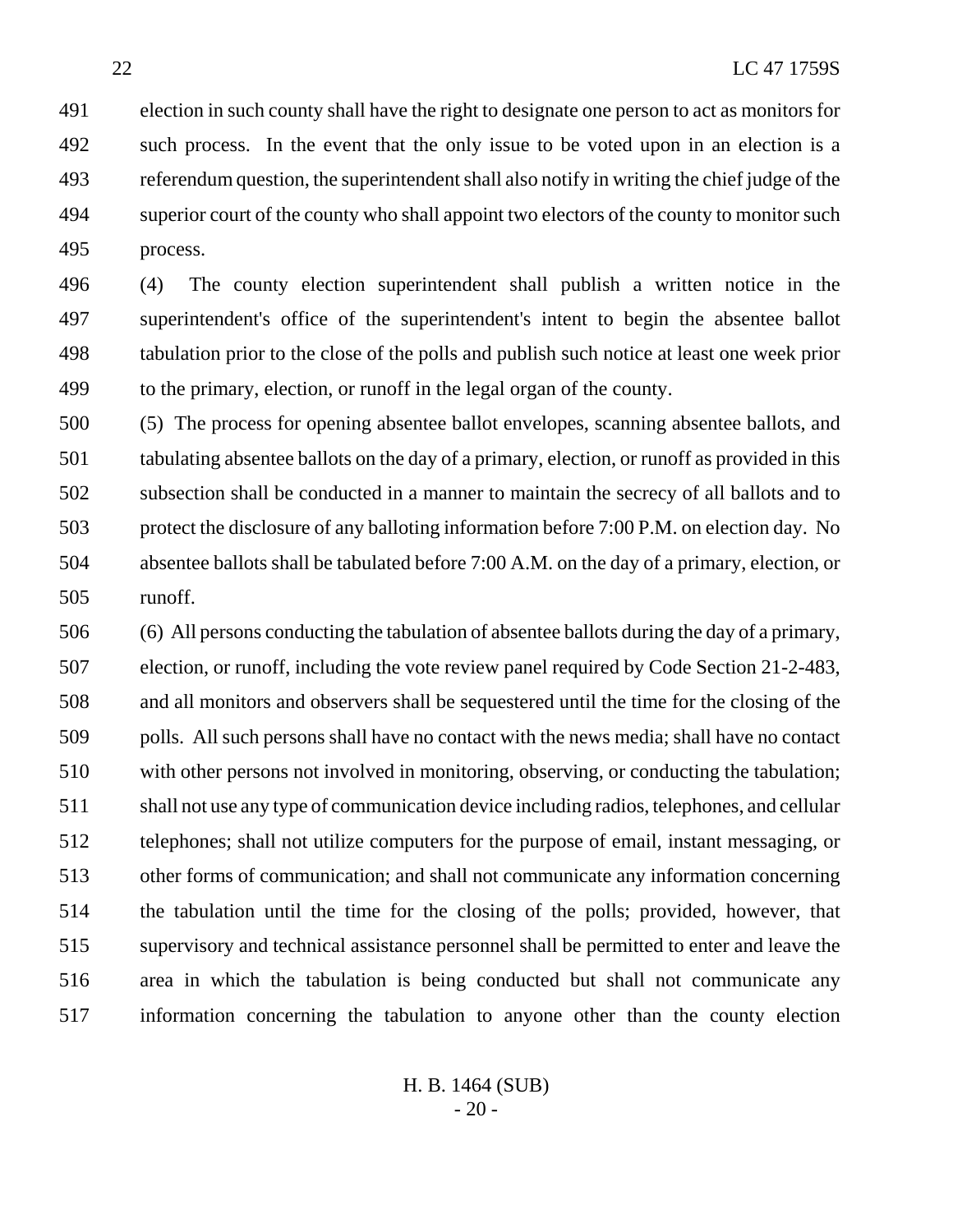superintendent; the staff of the superintendent; those persons conducting, observing, or monitoring the tabulation; and those persons whose technical assistance is needed for the tabulation process to operate.

 (7) The absentee ballots shall be tabulated in accordance with the procedures of this chapter for the tabulation of absentee ballots. As such ballots are tabulated, they shall be placed into locked ballot boxes and may be transferred to locked ballot bags, if needed, for security. Such boxes or bags shall be sealed and witnessed and verified by each person taking custody of such items by each such person's signature and date and time of taking custody. The persons conducting the tabulation of the absentee ballots shall not cause the tabulating equipment to produce any count, partial or otherwise, of the absentee votes cast until the time for the closing of the polls except as otherwise provided in this Code section.

 (b) When requested by the superintendent, but not earlier than the third Monday prior to a primary, election, or runoff, a registrar or absentee ballot clerk shall deliver the official absentee ballot of each certified absentee elector, each rejected absentee ballot, applications for such ballots, and copies of the numbered lists of certified and rejected absentee electors to the location designated by the superintendent in secure, sealed containers with the chain of custody forms specified by the Secretary of State and the signature and date and time of 536 the person taking custody, and the superintendent or official receiving such absentee ballots shall issue his or her receipt therefor.

 (c) The superintendent shall cause the verified and accepted absentee ballots to be opened and tabulated as provided in this Code section. A manager shall then open the outer envelope in such manner as not to destroy the oath printed thereon and shall deposit the inner envelope marked 'Official Absentee Ballot' in a secure, sealed ballot box reserved for absentee ballots with accompanying chain of custody documentation forms. In the event that an outer envelope is found to contain an absentee ballot that is not in an inner envelope, the ballot shall be sealed in an inner envelope, initialed and dated by the person

> H. B. 1464 (SUB) - 21 -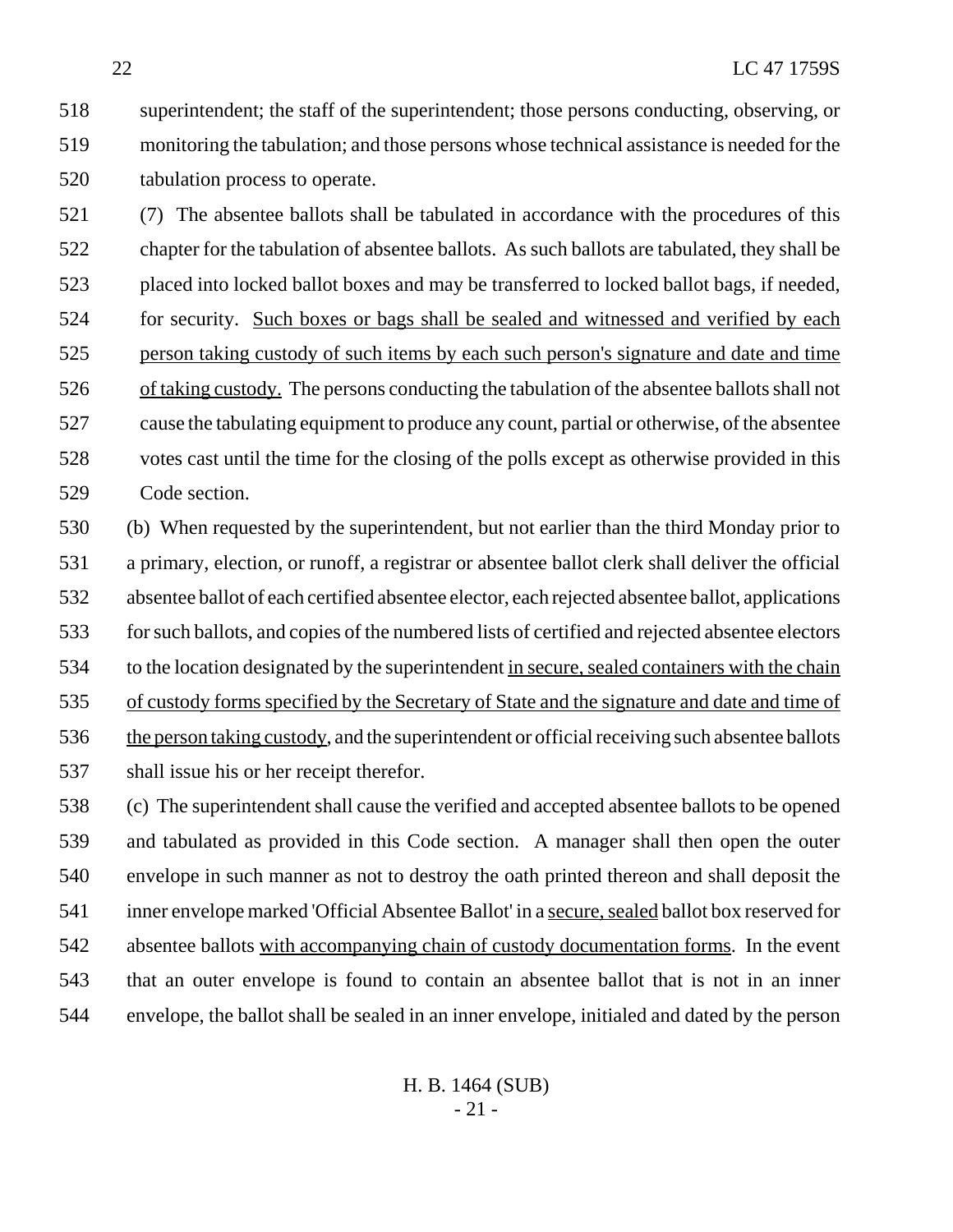sealing the inner envelope, and deposited in the ballot box and counted in the same manner as other absentee ballots, provided that such ballot is otherwise proper. Such manager with two assistant managers, appointed by the superintendent, with such clerks as the manager deems necessary shall count the absentee ballots following the procedures prescribed by this chapter for other ballots, insofar as practicable.

 (d) All absentee ballots shall be counted and tabulated in such a manner that returns may be reported by precinct; and separate returns shall be made for each precinct in which absentee ballots were cast showing the results by each precinct in which the electors reside. The superintendent shall utilize the procedures set forth in this Code section to ensure that the returns of verified and accepted absentee ballots cast are reported to the public as soon as possible following the closing of the polls on the day of the primary, election, or runoff. Failure to utilize these procedures to ensure that the returns of verified and accepted absentee ballots are reported as soon as possible following the close of polls shall subject the superintendent to sanctions by the State Election Board. If a superintendent fails to report the returns of verified and accepted absentee ballots by the day following the election at 5:00 P.M., the State Election Board may convene an independent performance review board pursuant to Code Section 21-2-107.

 (e) If an absentee elector's right to vote has been challenged for cause, a poll officer shall write 'Challenged,' the elector's name, and the alleged cause of challenge on the outer envelope and shall deposit the ballot in a secure, sealed ballot box for which there shall be a chain of custody form as specified by the Secretary of State on which is recorded and witnessed the name and signature of each person taking custody of such ballots; and it shall be counted as other challenged ballots are counted. Where direct recording electronic voting systems are used for absentee balloting and a challenge to an elector's right to vote is made prior to the time that the elector votes, the elector shall vote on a paper or optical scanning ballot and such ballot shall be handled as provided in this subsection. The board of registrars or absentee ballot clerk shall promptly notify the elector of such challenge.

> H. B. 1464 (SUB) - 22 -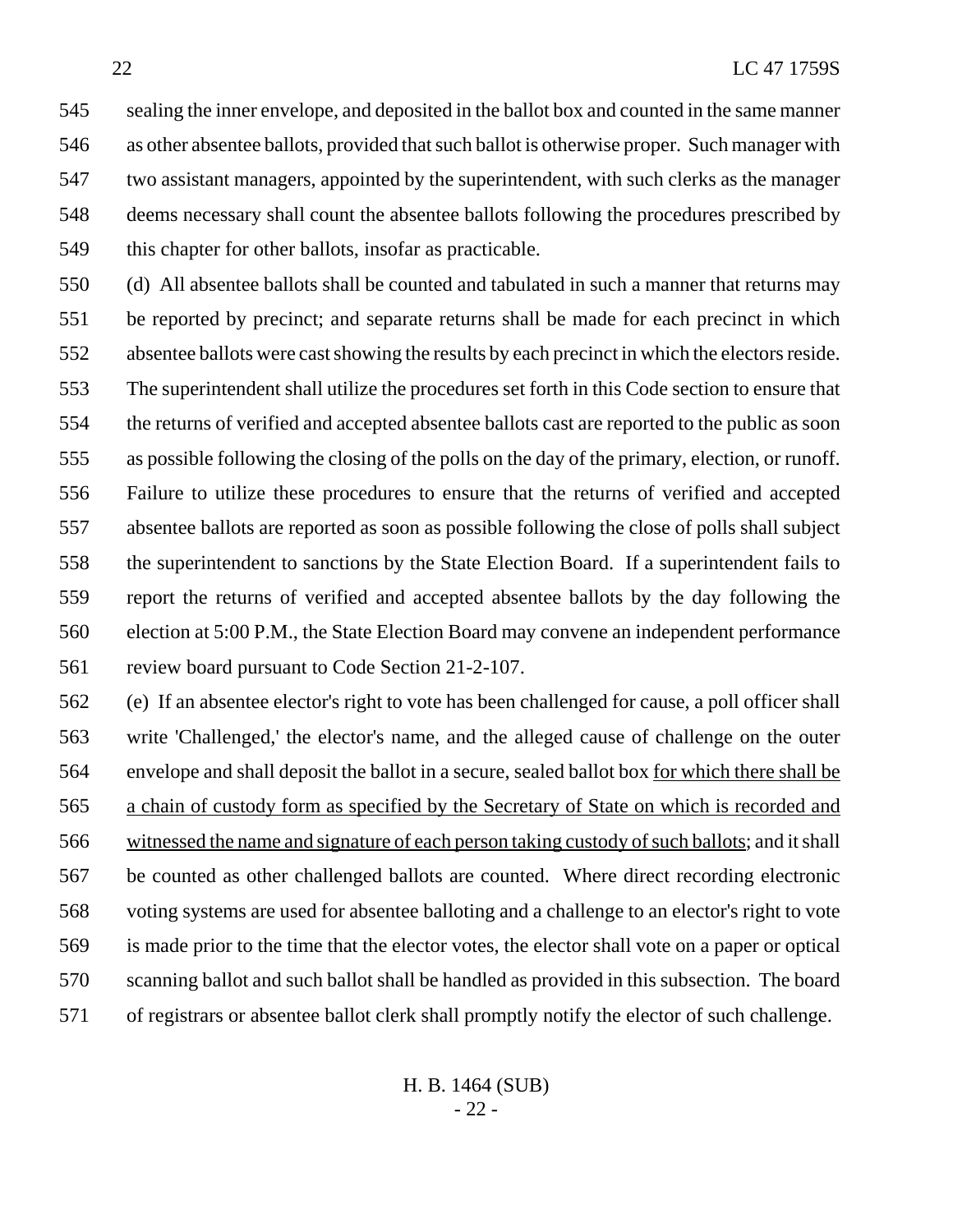(f) It shall be unlawful at any time prior to the close of the polls for any person to disclose

 or for any person to receive any information regarding the results of the tabulation of absentee ballots except as expressly provided by law."

#### **SECTION 9.**

 Said chapter is further amended by revising Code Section 21-2-404, relating to affording employees time off to vote, as follows:

"21-2-404.

 Each employee in this state shall, upon reasonable notice to his or her employer, be permitted by his or her employer to take any necessary time off from his or her employment to vote in any municipal, county, state, or federal political party primary or election for which such employee is qualified and registered to vote either on one of the 583 day days that are designated for advance in-person voting or the day on which such primary or election is held; provided, however, that such necessary time off shall not exceed two hours; and provided, further, that, if the hours of work of such employee commence at least two hours after the opening of the polls or end at least two hours prior to the closing of the polls, then the time off for voting as provided for in this Code section shall not be available. The employer may specify the hours during which the employee may absent himself or herself as provided in this Code section."

#### **SECTION 10.**

 Said chapter is further amended in Code Section 21-2-408, relating to poll watchers, designation, duties, removal for interference with election, reports of infractions or irregularities, ineligibility of candidates to serve, and training, by revising subsections (b), 594 (c), (d), and (e) as follows:

 "(b)(1) In an election or run-off election, each political party and political body that has a candidate whose name appears on the ballot shall each be entitled to designate, at least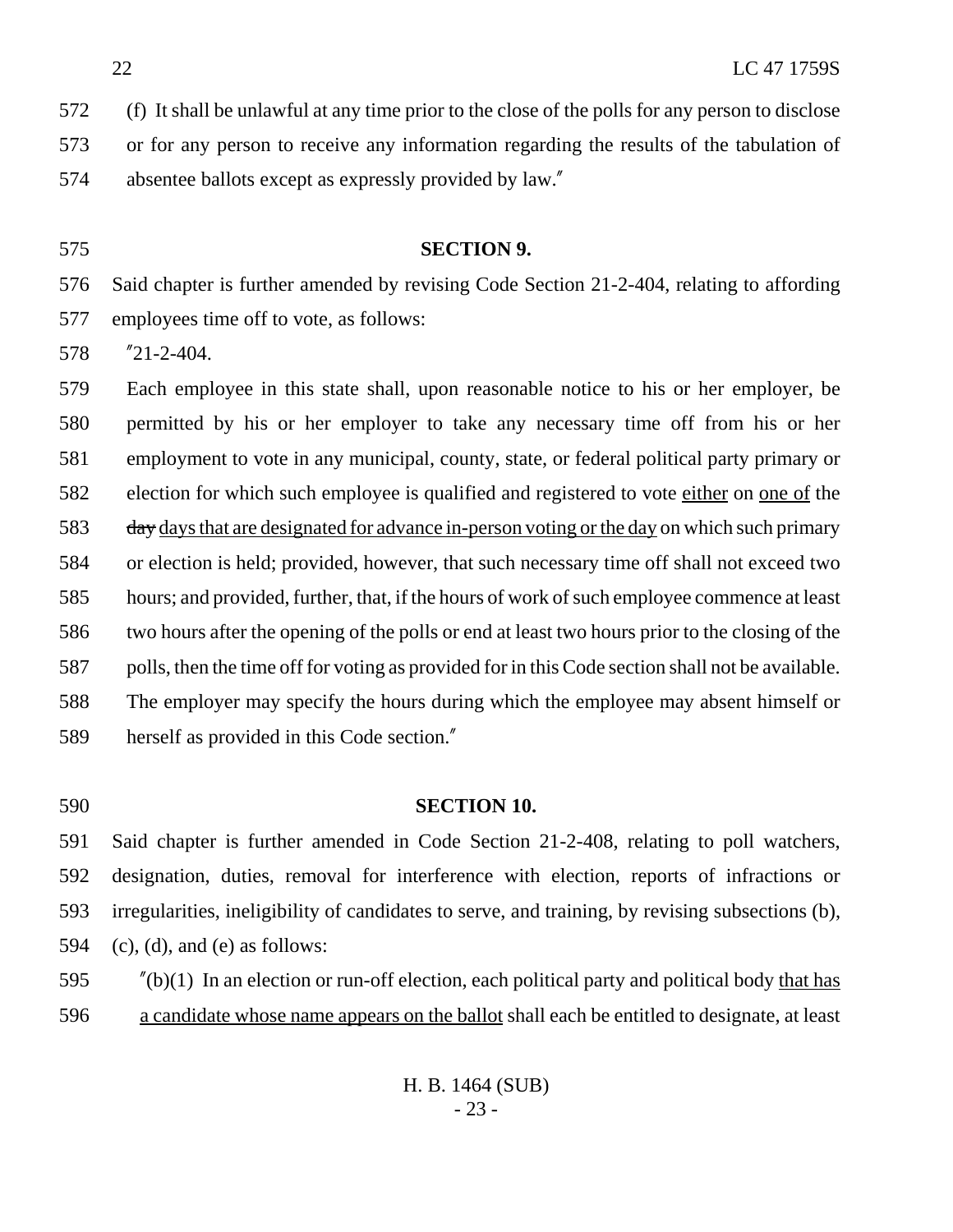seven days prior to such election or run-off election, no more than two official poll watchers in each precinct to be selected by the appropriate party or body executive committee. Each independent candidate shall be entitled to designate one poll watcher in each precinct. In addition, candidates running in a nonpartisan election shall be entitled to designate one poll watcher in each precinct. Each poll watcher shall be given a letter signed by the appropriate political party or body chairperson and secretary, if a party or body designates same, or by the independent or nonpartisan candidate, if named by the independent or nonpartisan candidate. Such letter shall contain the following information: name of official poll watcher, address, precinct in which he or she shall serve, and date of election or run-off election. At least three days prior to the election, a copy of the letter shall be delivered to the superintendent of the county or municipality in which the poll watcher is to serve.

 (2) In an election or run-off election, each political party and political body, which body is registered pursuant to Code Section 21-2-110 and has nominated a candidate for state-wide office whose name shall appear on the ballot, shall additionally be entitled to designate, at least 14 days prior to such election or run-off election, no more than 25 official state-wide poll watchers to be selected by the appropriate party or body executive committee. Each independent candidate shall also be entitled to designate no more than 25 official state-wide poll watchers. In addition, candidates running in a state-wide nonpartisan election shall be entitled to designate no more than 25 official state-wide poll watchers. All such designations of state-wide poll watchers shall be in writing and made and submitted to the State Election Board. A state-wide poll watcher shall have the same powers and duties as poll watchers and shall be entitled to watch the polls in any precinct in the state but shall otherwise be subject to all limitations and prohibitions placed on poll watchers; provided, however, that no more than two state-wide poll watchers of a political party or body, of an independent candidate, or of a nonpartisan candidate shall be in the same polling place simultaneously. Each state-wide poll watcher shall be given

> H. B. 1464 (SUB) - 24 -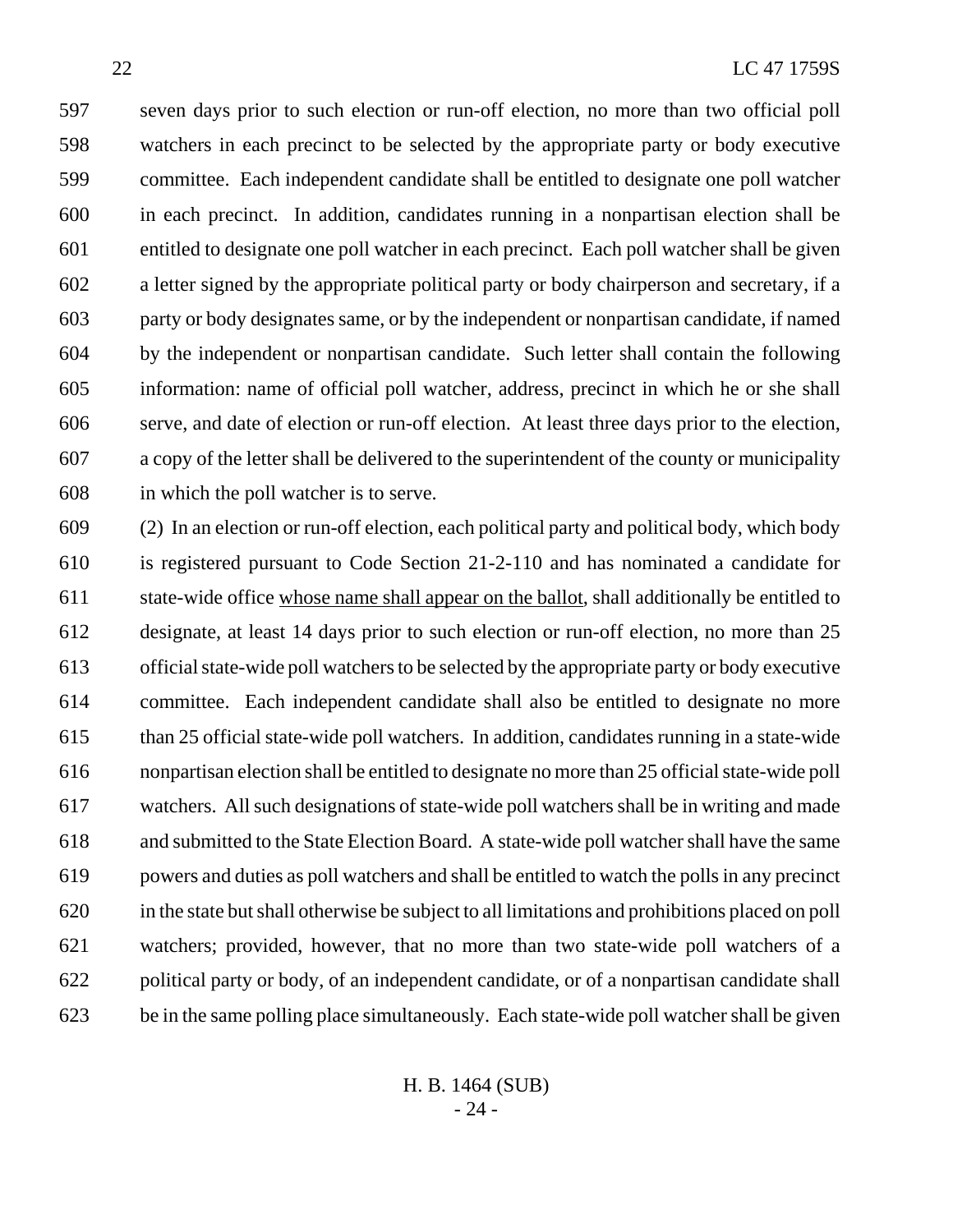a letter signed by the chairperson of the State Election Board. Such letter shall contain the following information: name of official state-wide poll watcher, address, a statement that such poll watcher is a state-wide poll watcher, and date of election or run-off election. At least three days prior to the election, a copy of the letter shall be delivered to the superintendent of each county in which the poll watcher might serve.

 (3)(A) In an election or run-off election, each political party and political body that has a candidate whose name appears on the ballot shall each be entitled to designate, at least seven days prior to the beginning of the advance voting period for such election or run-off election, no more than two official poll watchers for each location at which advance voting is conducted pursuant to subsection (b) of Code Section 21-2-380 to be selected by the appropriate party or body executive committee. Each independent candidate shall be entitled to designate one poll watcher for each location at which advance voting is conducted pursuant to subsection (b) of Code Section 21-2-380. In addition, candidates running in a nonpartisan election shall be entitled to designate one poll watcher for each location at which advance voting is conducted pursuant to subsection (b) of Code Section 21-2-380. Each poll watcher shall be given a letter signed by the appropriate political party or body chairperson and secretary, if a party or body designates same, or by the independent or nonpartisan candidate, if named by the independent or nonpartisan candidate. Such letter shall contain the following information: name of official poll watcher, address, precinct in which he or she shall serve, and date of election or run-off election. At least three days prior to the beginning of the advance voting period for such election, a copy of the letter shall be delivered to the superintendent and the chief registrar of the county or municipality in which the poll watcher is to serve.

 (B) In an election or run-off election, each political party and political body, which body is registered pursuant to Code Section 21-2-110 and has nominated a candidate for state-wide office whose name shall appear on the ballot, shall additionally be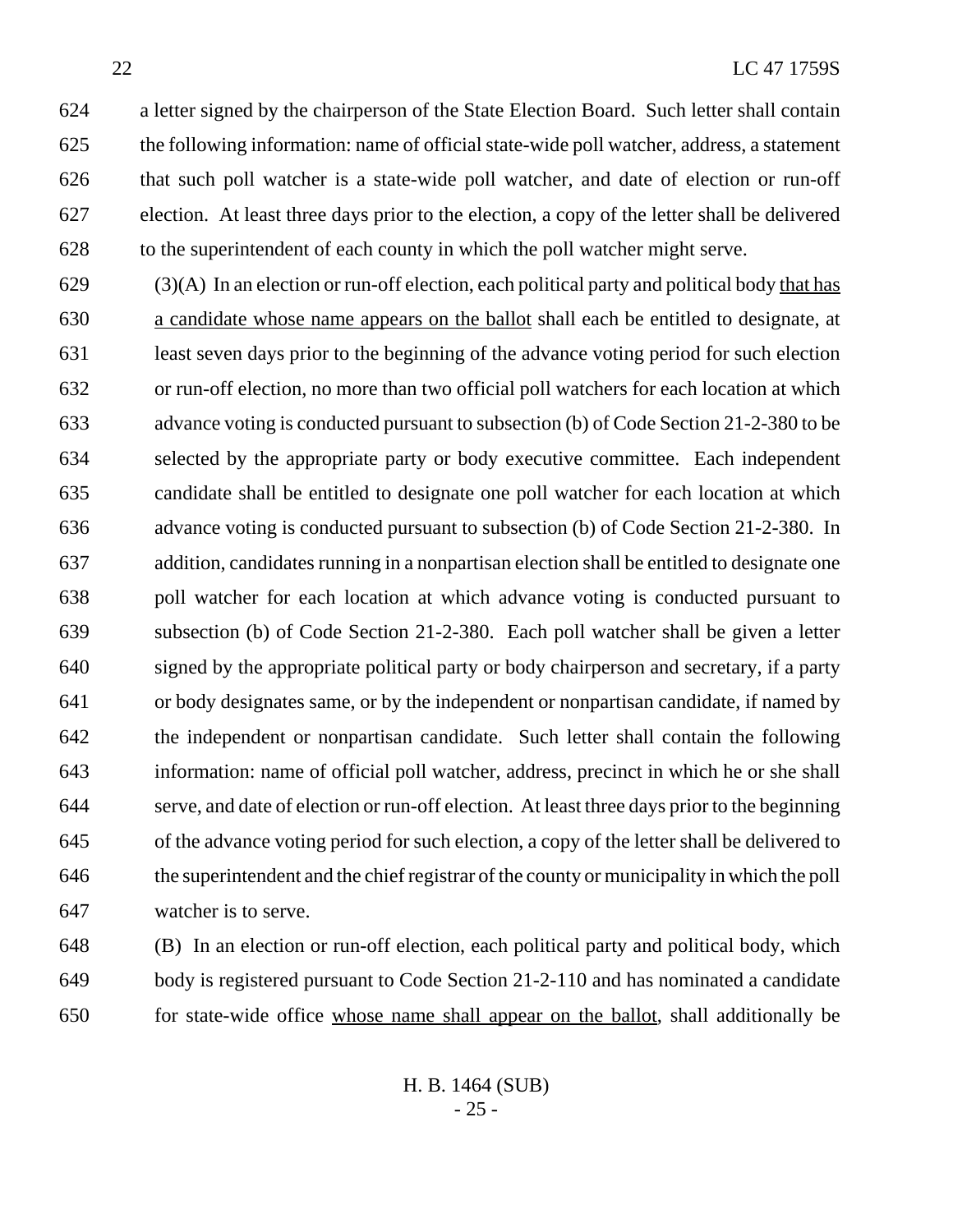entitled to designate, at least 14 days prior to the beginning of the advance voting period for such election or run-off election, no more than 25 official state-wide poll watchers for such advance voting period to be selected by the appropriate party or body executive committee. Each independent candidate shall also be entitled to designate no more than 25 official state-wide poll watchers for such advance voting period. In addition, candidates running in a state-wide nonpartisan election shall be entitled to designate no more than 25 official state-wide poll watchers for such advance voting period. All such designations of state-wide poll watchers shall be in writing and made and submitted to the State Election Board. A state-wide poll watcher shall have the same powers and duties as poll watchers and shall be entitled to watch any advance voting location in the state but shall otherwise be subject to all limitations and prohibitions placed on poll watchers; provided, however, that no more than two state-wide poll watchers of a political party or body, of an independent candidate, or of a nonpartisan candidate shall be in an advance voting location simultaneously. Each state-wide poll watcher shall be given a letter signed by the chairperson of the State Election Board. Such letter shall contain the following information: name of official state-wide poll watcher, address, a statement that such poll watcher is a state-wide poll watcher for advance voting, and date of election or run-off election. At least three days prior to the beginning of the advance voting period for such election, a copy of the letter shall be delivered to the superintendent and chief registrar of each county in which the poll watcher might serve.

 (c) In counties or municipalities using direct recording electronic (DRE) voting systems or optical scanning voting systems, each political party may appoint two poll watchers in each primary or election, each political body that has a candidate whose name appears on 675 the ballot may appoint two poll watchers in each election, each nonpartisan candidate may appoint one poll watcher in each nonpartisan election, and each independent candidate may appoint one poll watcher in each election to serve in the locations designated by the

> H. B. 1464 (SUB) - 26 -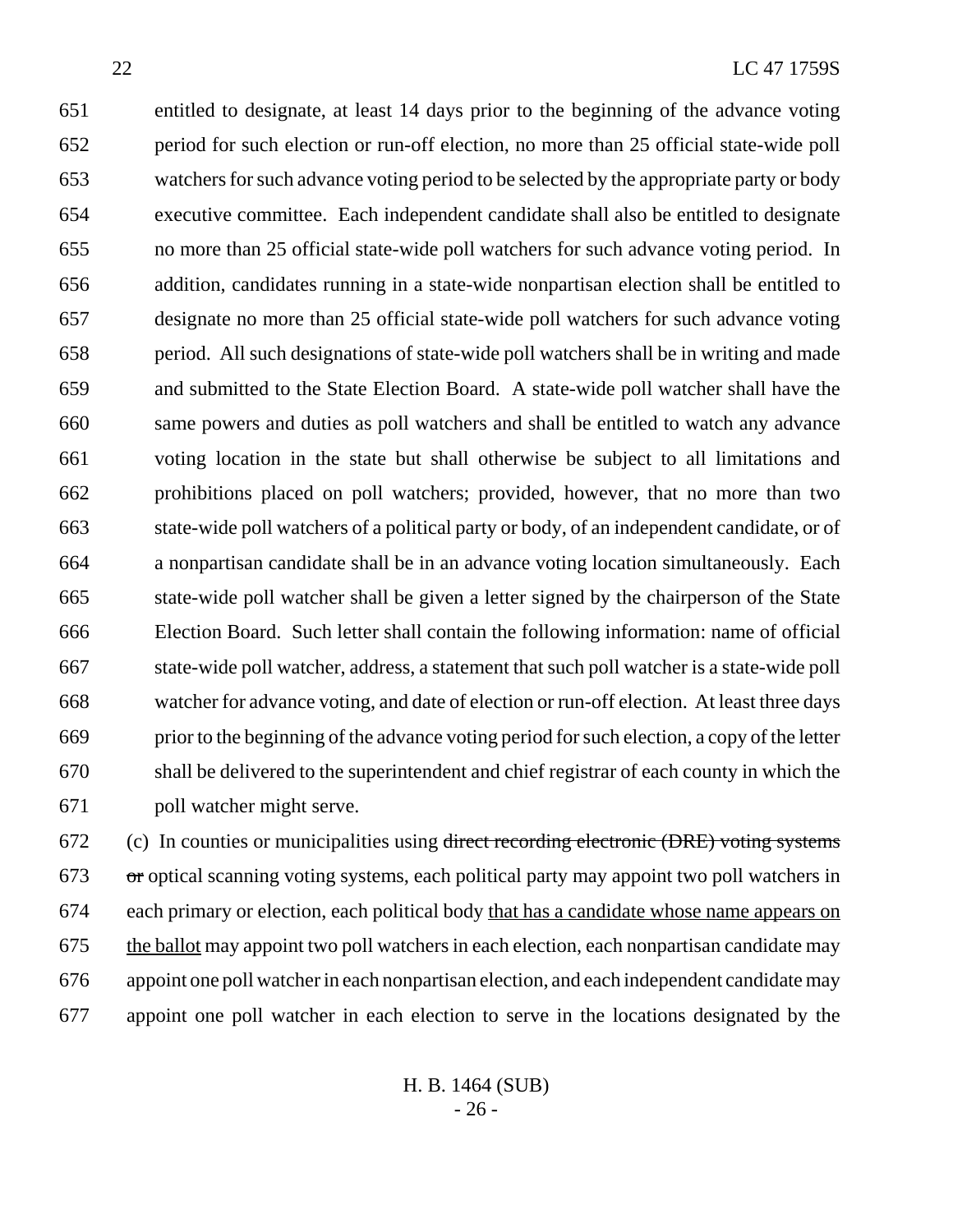superintendent within the tabulating center. Such designated locations shall include the check-in area, the computer room, the duplication area, and such other areas as the superintendent may deem necessary to the assurance of fair and honest procedures in the tabulating center. The locations designated by the superintendent shall ensure that each 682 poll watcher can fairly meaningfully observe the procedures set forth in this Code section. The poll watchers provided for in this subsection shall be appointed and serve in the same manner as other poll watchers.

 (d) As described in this Code section and subject to reasonable regulations to prevent overcrowding and interference with official duties, certified poll watchers shall be entitled to meaningful access to polling places, advance voting locations, tabulation centers, and locations where absentee ballots are being verified, processed, adjudicated, and scanned. Notwithstanding any other provisions of this chapter, a poll watcher may be permitted behind the enclosed space for the purpose of observing the conduct of the election and the counting and recording of votes. Such poll watcher shall in no way interfere with the conduct of the election, and the poll manager, registrar, or election superintendent, or the designees of such officials, may make reasonable regulations to avoid such interference. Without in any way limiting the authority of poll managers, poll watchers are prohibited from talking to voters, checking electors lists, using photographic or other electronic monitoring or recording devices, using cellular telephones, or participating in any form of campaigning while they are behind the enclosed space. If a poll watcher persists in interfering with the conduct of the election or in violating any of the provisions of this Code section after being duly warned by the poll manager or superintendent, he or she may be removed by such official. Any infraction or irregularities observed by poll watchers shall be reported directly to the superintendent, not to the poll manager. The superintendent shall furnish a badge to each poll watcher bearing the words 'Official Poll Watcher,' the name of the poll watcher, the primary or election in which the poll watcher shall serve, and either the precinct or tabulating center in which the poll watcher shall serve

> H. B. 1464 (SUB) - 27 -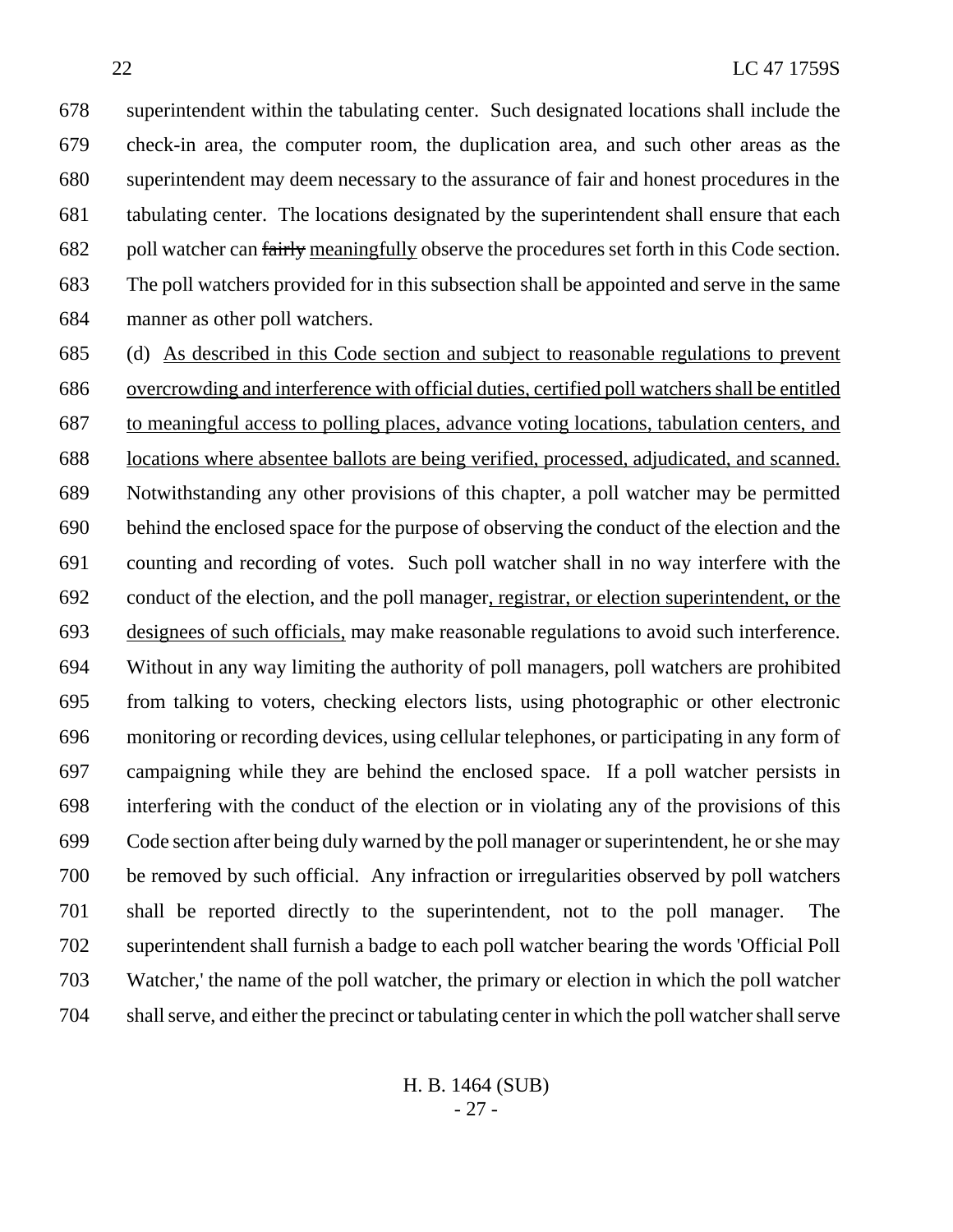or a statement that such poll watcher is a state-wide poll watcher. The poll watcher shall wear such badge at all times while serving as a poll watcher.

 (e) No person shall be appointed or be eligible to serve as a poll watcher in any primary or election in which such person is a candidate. No person shall be eligible to serve as a poll watcher unless he or she has completed training provided by the political party, political body, or candidate designating the poll watcher. Upon request, the Secretary of State shall make available material to each political party, political body, or candidate that can be utilized in such training but it shall be the responsibility of the political party, political body, or candidate designating the poll watcher to instruct poll watchers in their duties and in applicable laws and rules and regulations. Each political party, political body, or candidate shall, in their written designation of poll watchers, certify under oath that the named poll watchers have completed the training required by this Code section."

#### **SECTION 11.**

 Said chapter is further amended in Code Section 21-2-419, relating to validation of provisional ballots and reporting to Secretary of State, by revising subsection (a) as follows: "(a) A person shall cast a provisional ballot on the same type of ballot that is utilized by the county or municipality. Such provisional ballot shall be sealed in double envelopes as provided in Code Section 21-2-384 and shall be deposited by the person casting such ballot in a secure, sealed ballot box for which the number of the seal shall be recorded and witnessed on a chain of custody form as specified by the Secretary of State and the name and signature of the person or persons having custody of such ballots shall also be documented on such form. Such form shall remain with such ballots until such ballots are destroyed in accordance with law."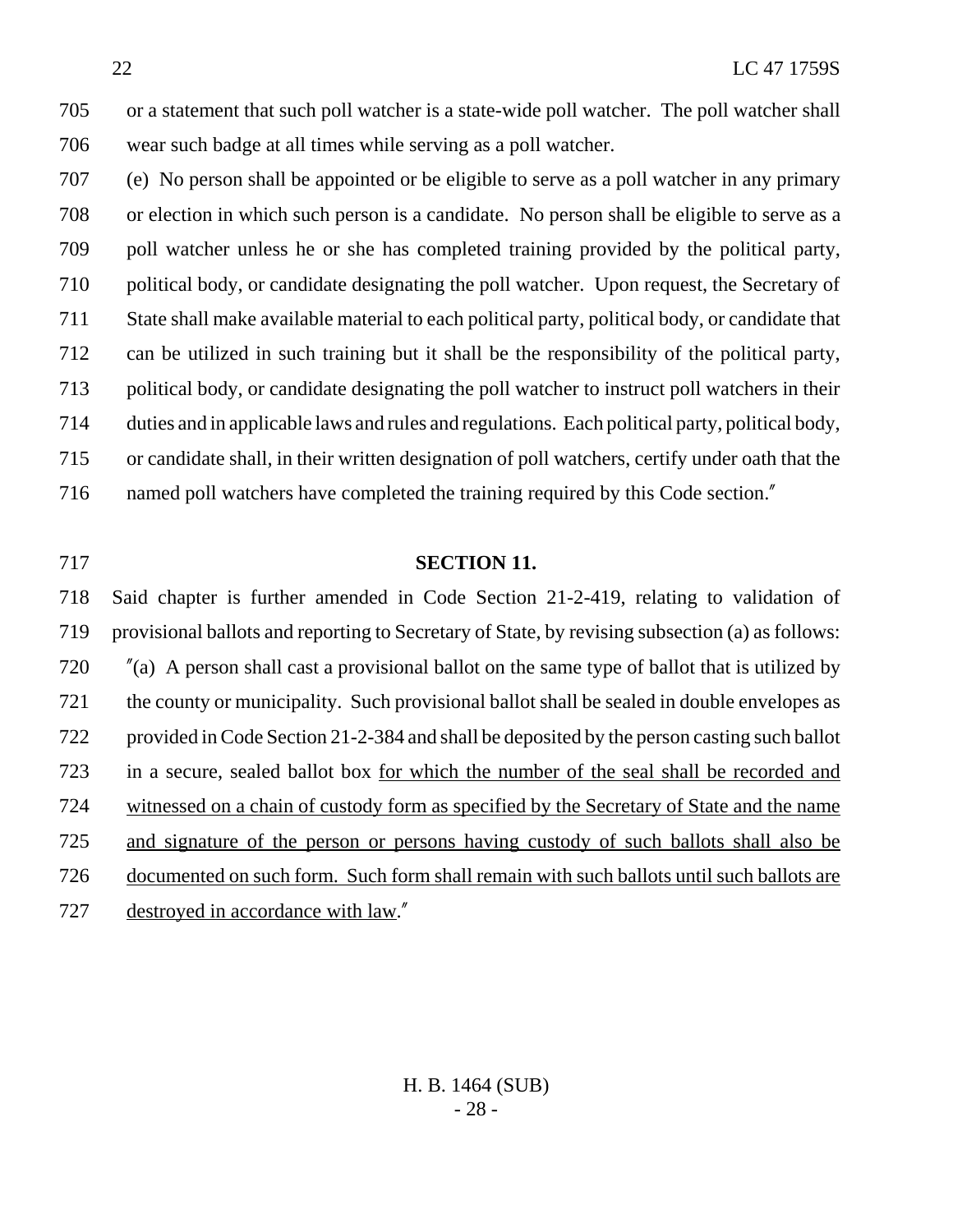22 LC 47 1759S **SECTION 12.** Said chapter is further amended in Code Section 21-2-420, relating to procedure for counting and tabulation of votes, by revising subsection (a) and by adding new subsections to read as follows: "(a) After the time for the closing of the polls and the last elector voting, the poll officials in each precinct shall complete the required accounting and related documentation for the precinct and shall advise the election superintendent of the total number of ballots cast at such precinct and the total number of provisional ballots cast. The chief manager and at least one assistant manager shall post a copy of the tabulated results for the precinct on the door of the precinct and then immediately deliver all required documentation and election materials to the election superintendent in sealed containers accompanied by chain of custody forms on which are recorded and witnessed the names and signatures of each 740 person having custody of such ballots. The Upon receipt of such ballots, the election superintendent shall verify that the containers are sealed and contain the appropriate chain of custody documentation. The election superintendent shall then ensure that such ballots are processed, counted, and tabulated as soon as possible and shall not cease such count and tabulation until all such ballots are counted and tabulated." "(c) No ballots shall be handled without a poll official being present and without documentation on the chain of custody documentation forms of who is handling such ballots and when and why such ballots are being handled. After the activity requiring the handling of ballots is completed, such ballots shall be resealed in ballot boxes or other secure containers which shall be recorded and witnessed on chain of custody documentation forms as specified by the Secretary of State and shall be signed by the persons having custody of such ballots. Such chain of custody documentation forms shall remain with the ballots until such ballots are destroyed in accordance with law. (d) At the time the security paper is delivered to the election superintendent from the supplier of such paper, the security paper shall be placed in locked containers. Such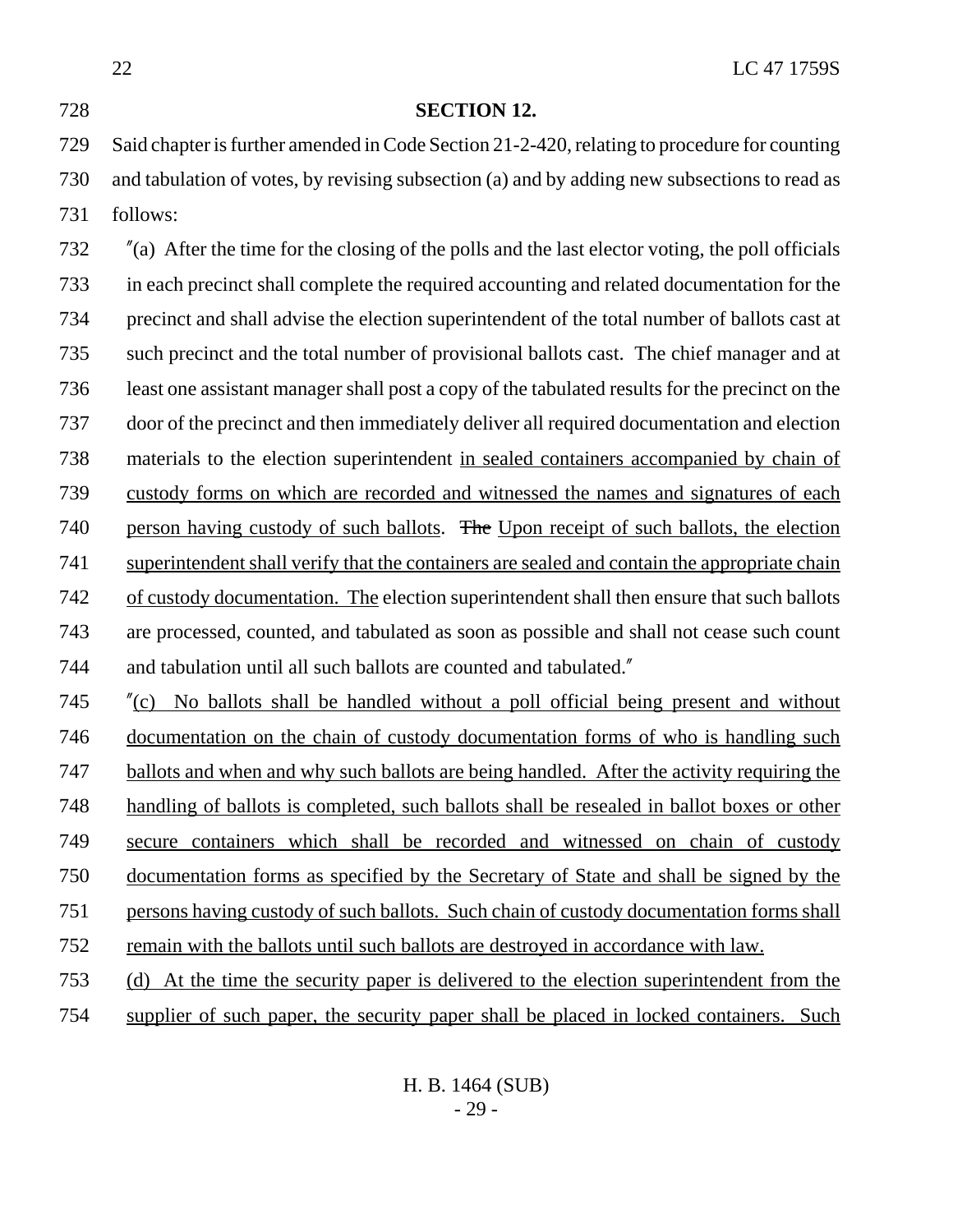| 755 | containers shall be sealed with a numbered seal, the number of which shall be recorded on   |
|-----|---------------------------------------------------------------------------------------------|
| 756 | a tracking form maintained by the superintendent. Each person who takes possession of       |
| 757 | a container in which the security paper is enclosed shall provide written confirmation with |
| 758 | date, time, and signature that the number of the seal on the container matches the number   |
| 759 | recorded on the tracking forms and that such seal has not been broken or otherwise          |
|     |                                                                                             |

- tampered with or compromised. The tracking form shall also serve as a chain of custody
- document on which each person who takes possession of a container shall sign for the
- security paper therein. Such form shall remain with such containers until the security paper
- is used or destroyed in accordance with law.
- (e) Security paper shall only be removed from a locked container for use as ballots or for
- necessary training or maintenance on election equipment. Any time security paper is
- removed from a locked container the removal, amount of paper removed, and the reason
- 767 for such removal shall be noted on the tracking form."
- 

## **SECTION 13.**

Said chapter is further amended by revising Code Section 21-2-421, relating to posting of

- required information after closing of polls and reporting to Secretary of State, as follows:
- "21-2-421.

 (a) As soon as possible but not later than 10:00 P.M. following the close of the polls on the day of a primary, election, or runoff, the election superintendent shall report to the Secretary of State and post in a prominent public place the following information:

- (1) The number of ballots cast at the polls on the day of the primary, election, or runoff,
- including provisional ballots cast;
- 777  $\left(2\right)(1)$  The number of ballots cast at advance voting locations during the advance voting period for the primary, election, or runoff; and
- 779  $(3)(2)$  The total number of absentee ballots returned to the board of registrars by the deadline to receive such absentee ballots on the day of the primary, election, or runoff.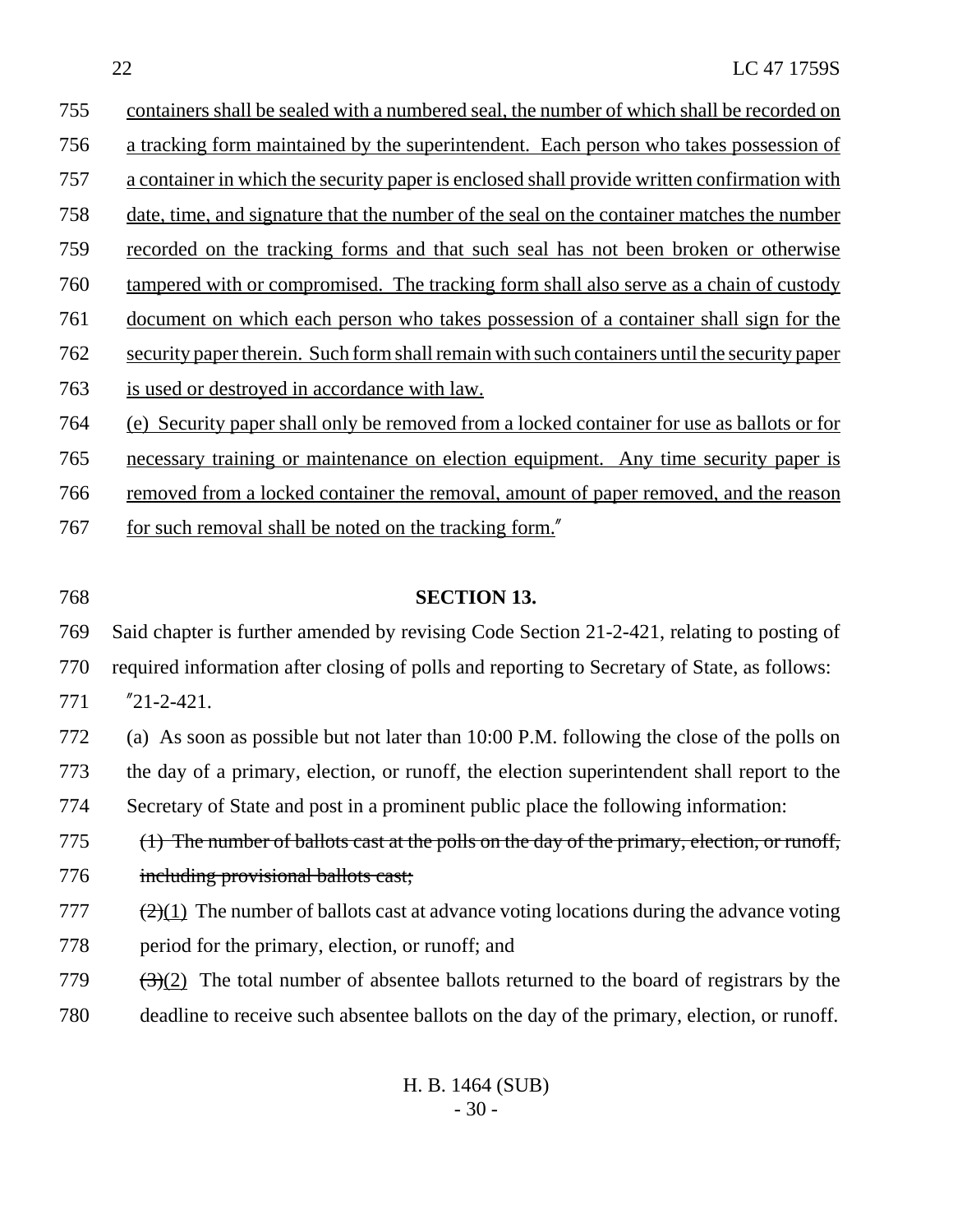(b) Upon the completion of the report provided for in subsection (a) of this Code section, 782 the election superintendent shall compare the total number of <u>absentee</u> ballots received as reported in subsection (a) of this Code section and the counting of the absentee ballots in 784 the primary, election, or runoff minus any rejected and uncured absentee ballots, uncounted provisional ballots, and any other uncounted ballots, with the total number of absentee ballots cast in the primary, election, or runoff. The results of such comparison and all explanatory materials shall be reported to the Secretary of State. The reason for any discrepancy shall be fully investigated and reported to the Secretary of State."

#### **SECTION 14.**

 Said chapter is further amended by revising Code Section 21-2-496, relating to preparation and filing by superintendent of four copies of consolidated return of primary, electronic filing, and superintendent to furnish final copy of each ballot used for primary, as follows: "21-2-496.

 (a) Each county and municipal superintendent shall prepare four copies of the consolidated return of the primary to be certified by the superintendent on forms furnished by the Secretary of State, such consolidated returns to be filed immediately upon certification as follows:

 (1) One copy to be posted at the office of the election superintendent for the information of the public;

(2) One copy to be filed in the superintendent's office;

 (3) One copy to be forwarded to the Secretary of State together with a copy of each precinct return, the numbered list of voters of each precinct, and the returns and the numbered list of voters for absentee electors; and

804 (4) One copy to be sealed and filed with the clerk of the superior court, in the case of a county election, or with the city clerk, in the case of a municipal election, as required by Code Section 21-2-500.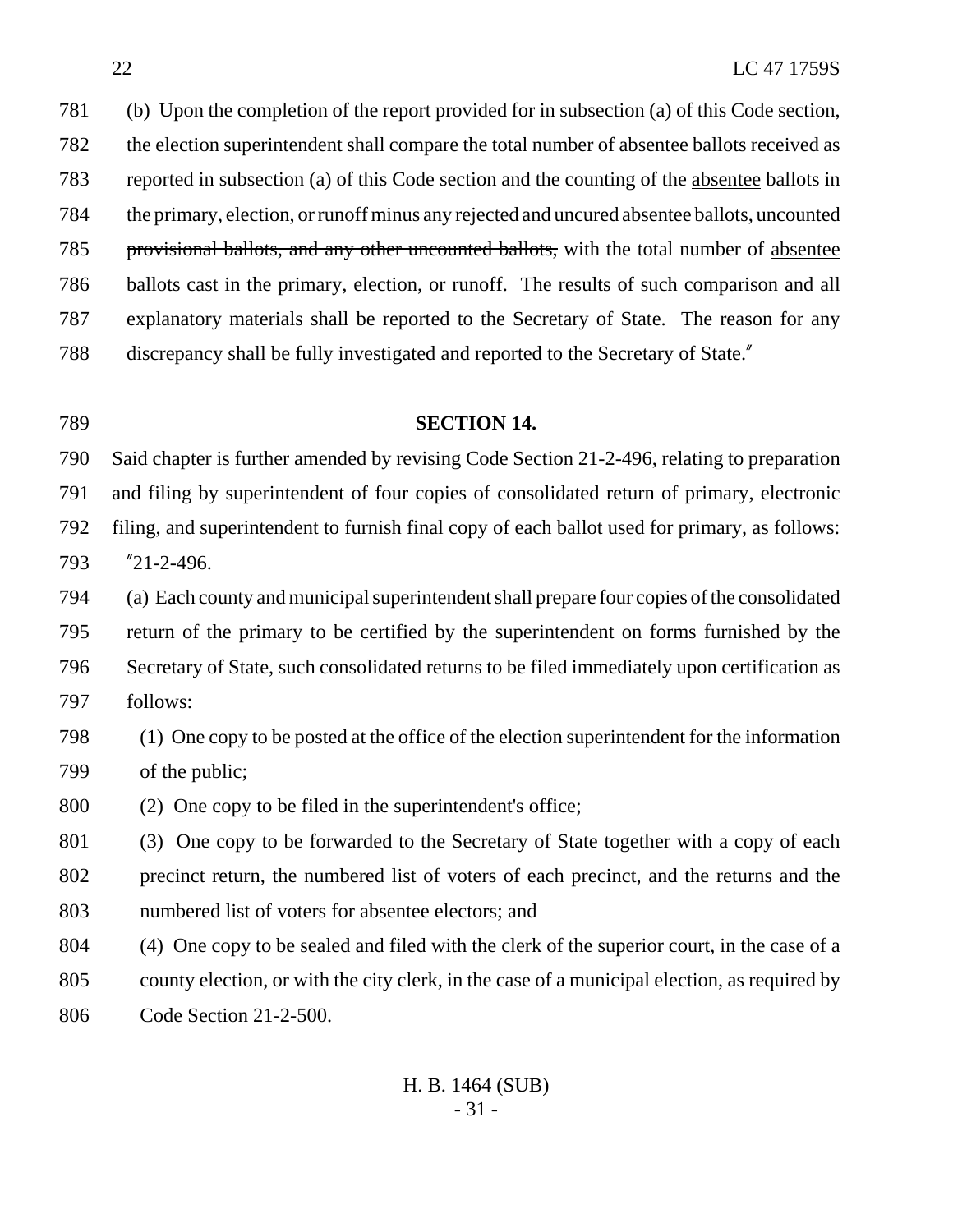(b) The Secretary of State is authorized to provide a method by which the election superintendent can file the results of primaries and elections electronically. Once the Secretary of State provides such a method of filing, the election superintendent shall file a copy of the election returns electronically in the manner prescribed by the Secretary of State in addition to the filing provided in subsection (a) of this Code section. The Secretary of State is authorized to promulgate such rules and regulations as necessary to provide for such an electronic filing.

(c) Each county and municipal superintendent shall, upon certification, furnish to the

 Secretary of State in a manner determined by the Secretary of State a final copy of each ballot used for such primary."

## **SECTION 15.**

 Said chapter is further amended by revising Code Section 21-2-497, relating to preparation and filing by superintendent of four copies of consolidated return of elections, and superintendent to furnish final copy of each ballot used for election, as follows:

"21-2-497.

 (a) Each county and municipal superintendent shall prepare four copies of the consolidated return of the election to be certified by the superintendent on forms furnished by the Secretary of State, such consolidated returns to be filed immediately upon certification as follows:

 (1) One copy to be posted at the office of the election superintendent for the information of the public;

 (2) One copy to be filed and recorded as a permanent record in the minutes of the superintendent's office;

830 (3) One copy to be sealed and filed with the clerk of the superior court, in the case of a county election, or with the city clerk, in the case of a municipal election, as required by

Code Section 21-2-500; and

## H. B. 1464 (SUB) - 32 -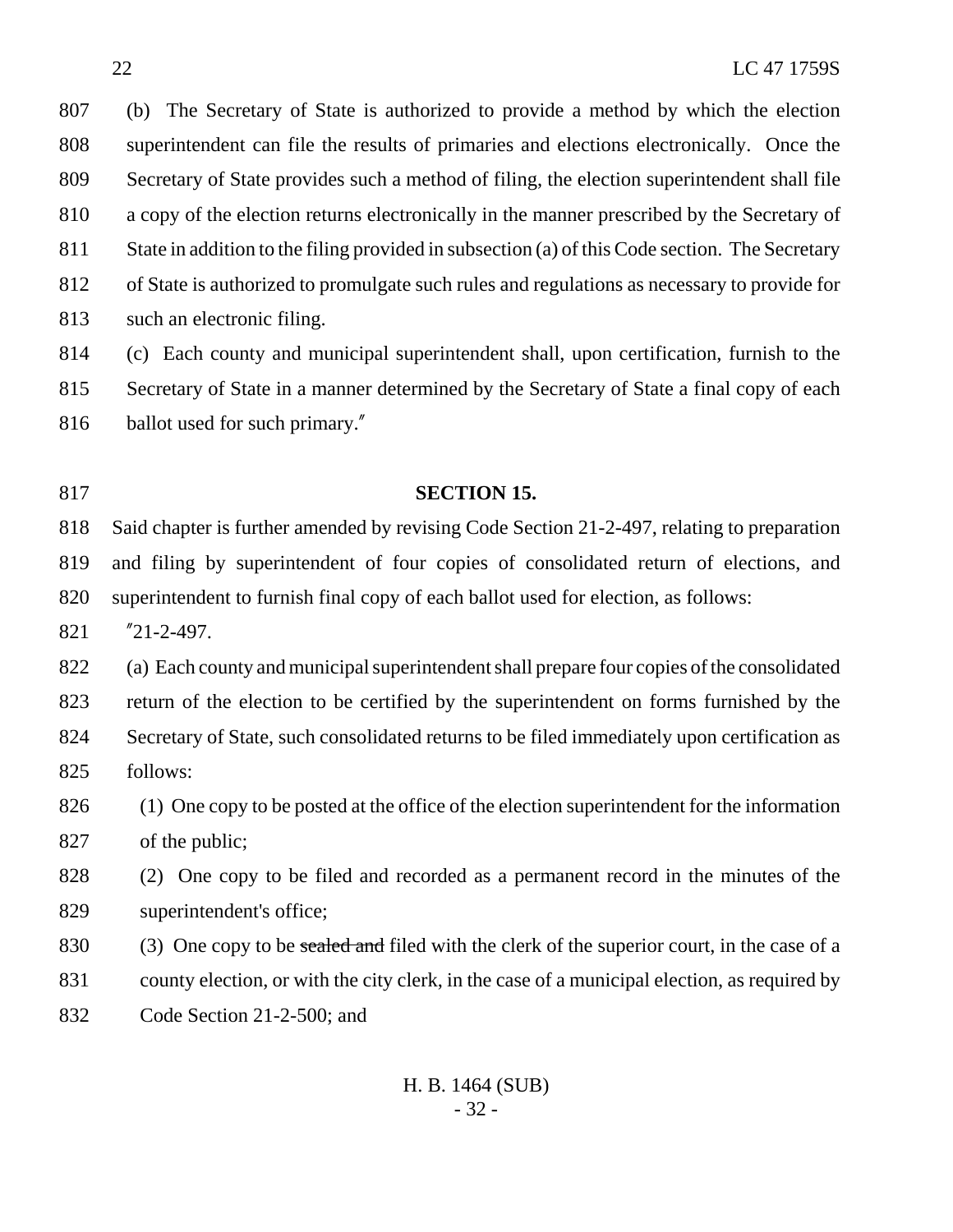- (4) One copy to be returned immediately to the Secretary of State unless required as follows:
- (A) In the case of election of federal and state officers, a separate return showing totals of the votes cast for each of such officers respectively shall be forwarded by the superintendent to the Secretary of State on forms furnished by the Secretary of State; (B) In the case of referendum elections provided for by an Act of the General Assembly, the returns shall immediately be certified by the authority holding such election to the Secretary of State, along with the precinct returns and numbered list of voters for each precinct. In addition thereto, the official citation of the Act involved and the purpose of such election shall be sent to the Secretary of State at the same time. The Secretary of State shall maintain a permanent record of such certifications;
- (C) In the case of elections on constitutional amendments, the returns shall be certified immediately to the Secretary of State. Upon receiving the certified returns from the various superintendents, the Secretary of State shall immediately proceed to canvass and tabulate the votes cast on such amendments and certify the results to the Governor; and
- (D) In the case of election for presidential electors, a separate return shall be prepared by each superintendent and certified immediately to the Secretary of State.
- (b) Each county and municipal superintendent shall, upon certification, furnish to the Secretary of State in a manner determined by the Secretary of State a final copy of each ballot used for such election."
- **SECTION 16.** Said chapter is further amended by revising Code Section 21-2-500, relating to delivery of voting materials, presentation to grand jury in certain cases, preservation and destruction, and destruction of unused ballots, as follows: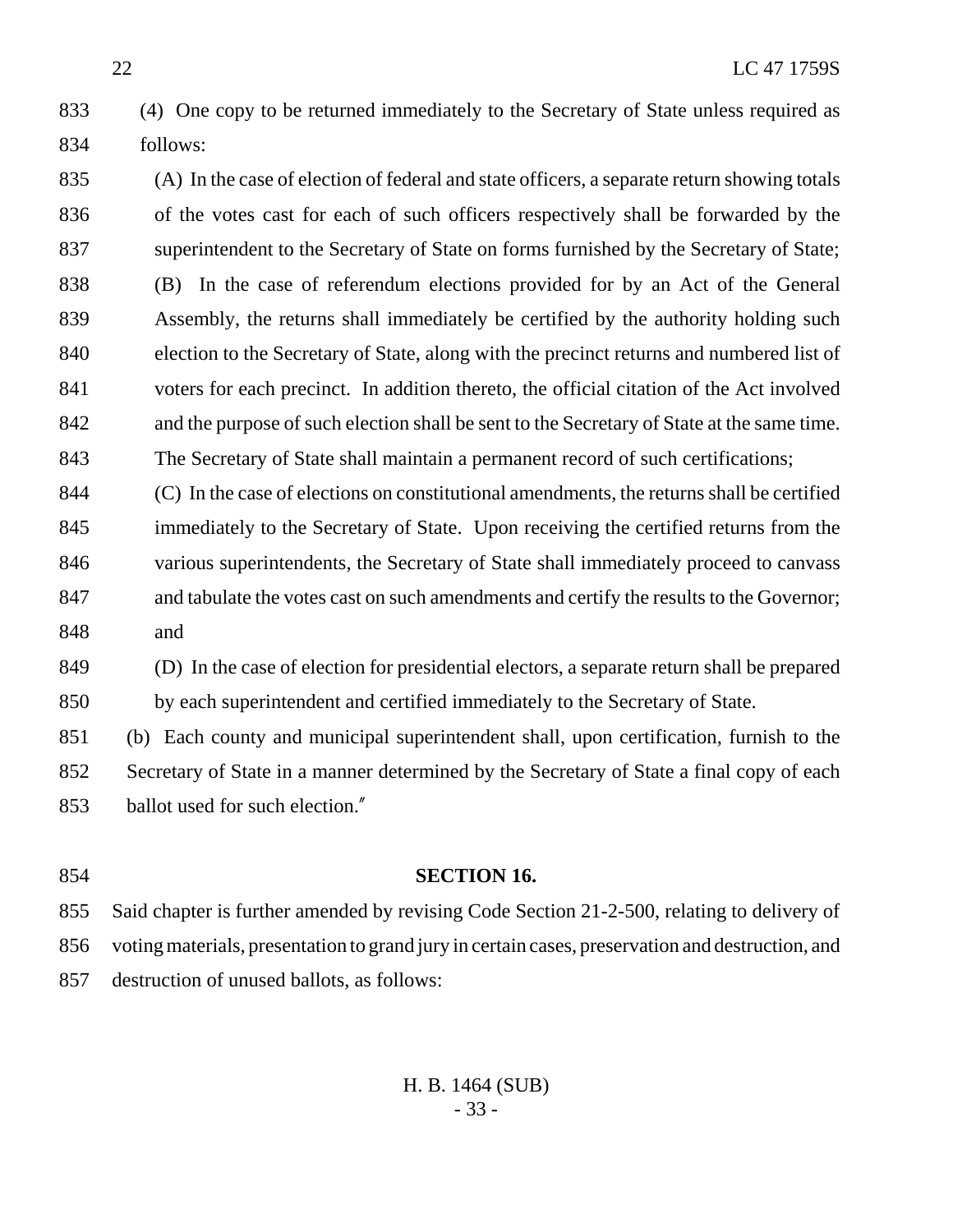"21-2-500.

 (a) Immediately upon completing the returns required by this article, in the case of elections other than municipal elections, the superintendent shall deliver in sealed containers to the clerk of the superior court or, if designated by the clerk of the superior court, to the county records manager or other office or officer under the jurisdiction of a county governing authority which maintains or is responsible for records, as provided in Code Section 50-18-99, the used and void ballots and the stubs of all ballots used; one copy of the oaths of poll officers; and one copy of each numbered list of voters, tally paper, voting machine paper proof sheet, and return sheet involved in the primary or election. In addition, the superintendent shall deliver copies of the voting machine ballot labels, computer chips containing ballot tabulation programs, copies of computer records of ballot design, and similar items or an electronic record of the program by which votes are to be recorded or tabulated, which is captured prior to the election, and which is stored on some alternative medium such as a CD-ROM or floppy disk simultaneously with the programming of the PROM or other memory storage device. The clerk, county records 873 manager, or the office or officer designated by the clerk shall hold retain and preserve such 874 ballots and other documents for at least 24 months under seal, unless otherwise directed by 875 the superior court, in a manner so as to prevent such ballots or other documents from being altered, amended, damaged, modified, or mutilated, after which time they shall be presented to the grand jury for inspection at its next meeting. Such ballots and other documents shall be retained and preserved in the office of the clerk, county records manager, or officer designated by the clerk until the adjournment of such grand jury, and 880 then they may be destroyed, unless otherwise provided by order of the superior court. (b) The superintendent shall retain all unused ballots for 30 days after the election or

 primary and, if no challenge or contest is filed prior to or during that period that could require future use of such ballots, may thereafter destroy such unused ballots. If a challenge or contest is filed during that period that could require the use of such ballots,

> H. B. 1464 (SUB) - 34 -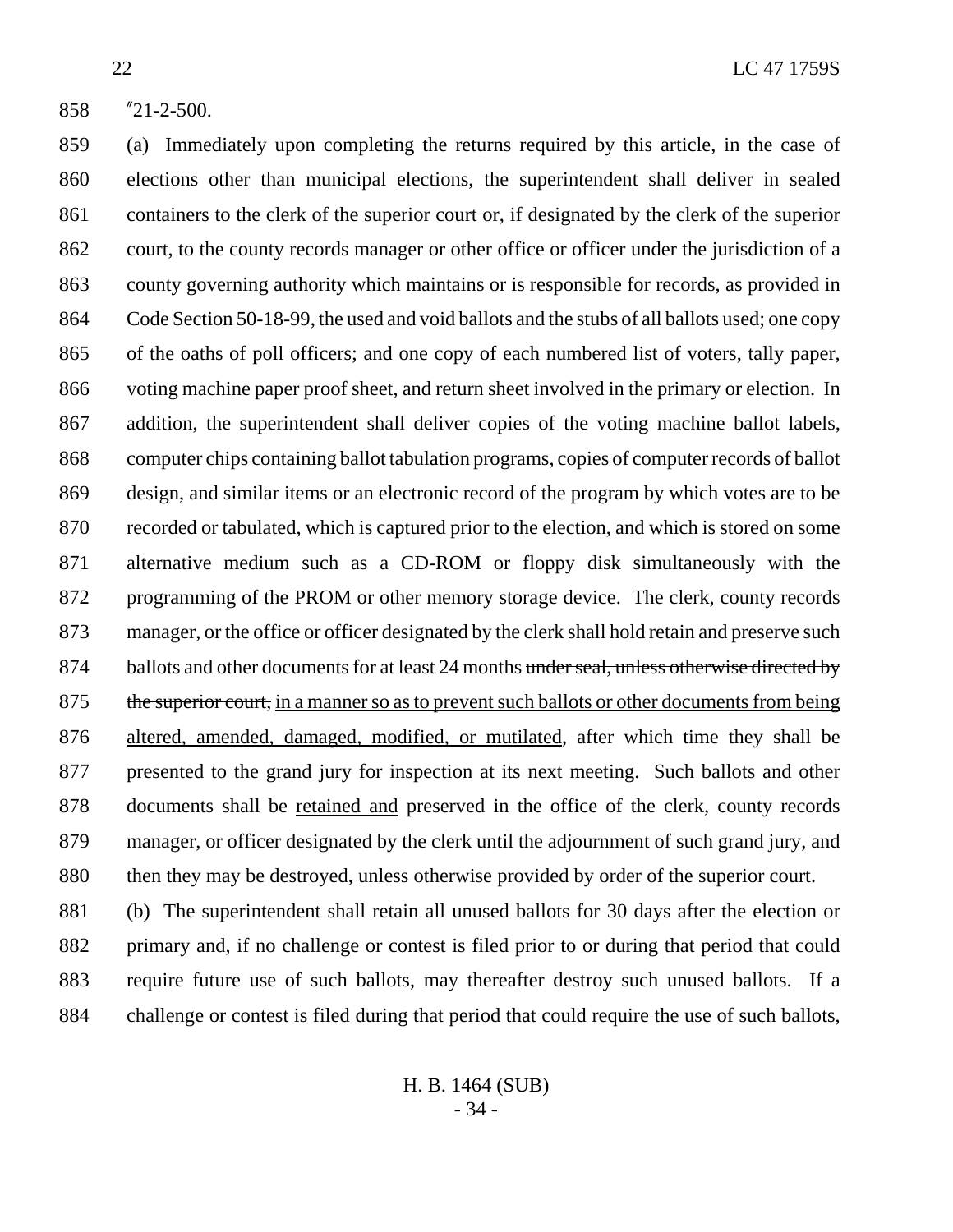they shall be retained until the final disposition of the challenge or contest and, if remaining unused, may thereafter be destroyed.

 (c) Immediately upon completing the returns required by this article, the municipal superintendent shall deliver in sealed containers to the city clerk the used and void ballots and the stubs of all ballots used; one copy of the oaths of poll officers; and one copy of each numbered list of voters, tally paper, voting machine paper proof sheet, and return sheet involved in the primary or election. In addition, the municipal superintendent shall deliver copies of the voting machine ballot labels, computer chips containing ballot tabulation programs, copies of computer records of ballot design, and similar items or an electronic record of the program by which votes are to be recorded or tabulated, which is captured prior to the election, and which is stored on some alternative medium such as a CD-ROM or floppy disk simultaneously with the programming of the PROM or other 897 memory storage device. Such ballots and other documents shall be retained and 898 preserved under seal in the office of the city clerk for at least 24 months; and then they may be destroyed unless otherwise provided by order of the mayor and council if a contest has been filed or by court order, provided that the electors list, voter's certificates, and duplicate oaths of assisted electors shall be immediately returned by the superintendent to the county registrar."

#### **SECTION 17.**

Said chapter is further amended by revising Code Section 21-2-569, relating to interfering

with poll officers, as follows:

"21-2-569.

(a) As used in this Code section, the term 'acts in any other manner to intimidate' means

to undertake or pursue a knowing and willful course of conduct which causes emotional

distress by placing another person in reasonable fear for such person's safety or for the

safety of another person and which serves no legitimate purpose.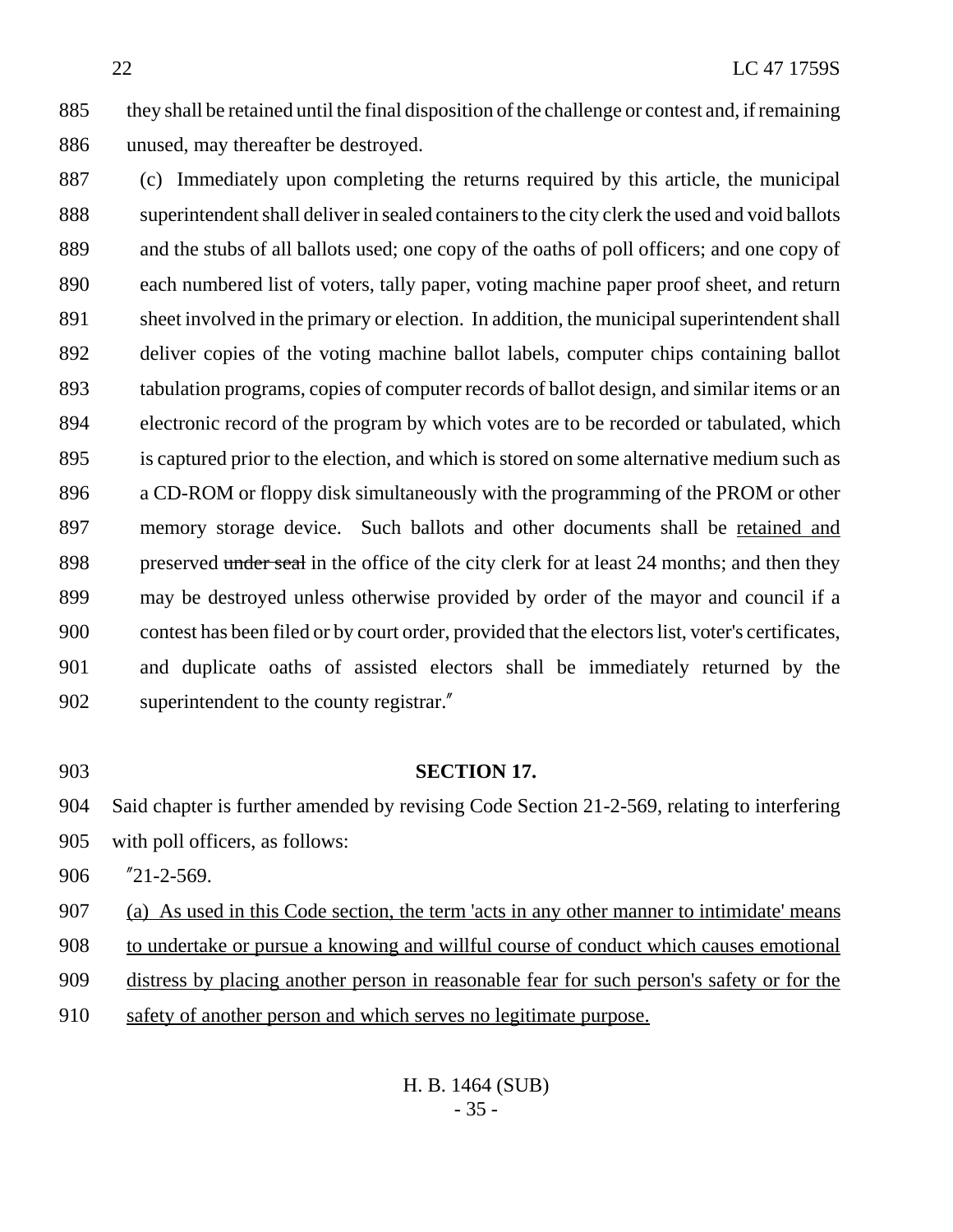912 election official from performing the duties imposed on him or her by this chapter, who uses or threatens force or violence in a manner that would prevent a reasonable poll officer or election official from executing his or her duties, who materially interrupts or improperly interferes with the execution of a poll officer's or election official's duties, or acts in any other manner to intimidate any poll officer or election official from faithfully performing his or her duties as required by law shall be guilty of a felony." **SECTION 18.** Article 1 of Chapter 3 of Title 35 of the Official Code of Georgia Annotated, relating to general provisions regarding the Georgia Bureau of Investigation, is amended in Code Section 35-3-4, relating to powers and duties of bureau generally, by revising subsection (a) as follows: "(a) It shall be the duty of the bureau to: (1) Take, receive, and forward fingerprints, photographs, descriptions, and measurements of persons in cooperation with the bureaus and departments of other states and of the United States; (2) Exchange information relating to crime and criminals; (3) Keep permanent files and records of such information procured or received; (4) Provide for the scientific investigation of articles used in committing crimes or articles, fingerprints, or bloodstains found at the scene of a crime; (5) Provide for the testing and identification of weapons and projectiles fired therefrom; (6) Acquire, collect, classify, and preserve any information which would assist in the identification of any deceased individual who has not been identified after the discovery of such deceased individual; (7) Acquire, collect, classify, and preserve immediately any information which would assist in the location of any missing person, including any minor, and provide

911 (b) Any person<del>, including any poll officer,</del> who willfully prevents any poll officer <u>or other</u>

H. B. 1464 (SUB) - 36 -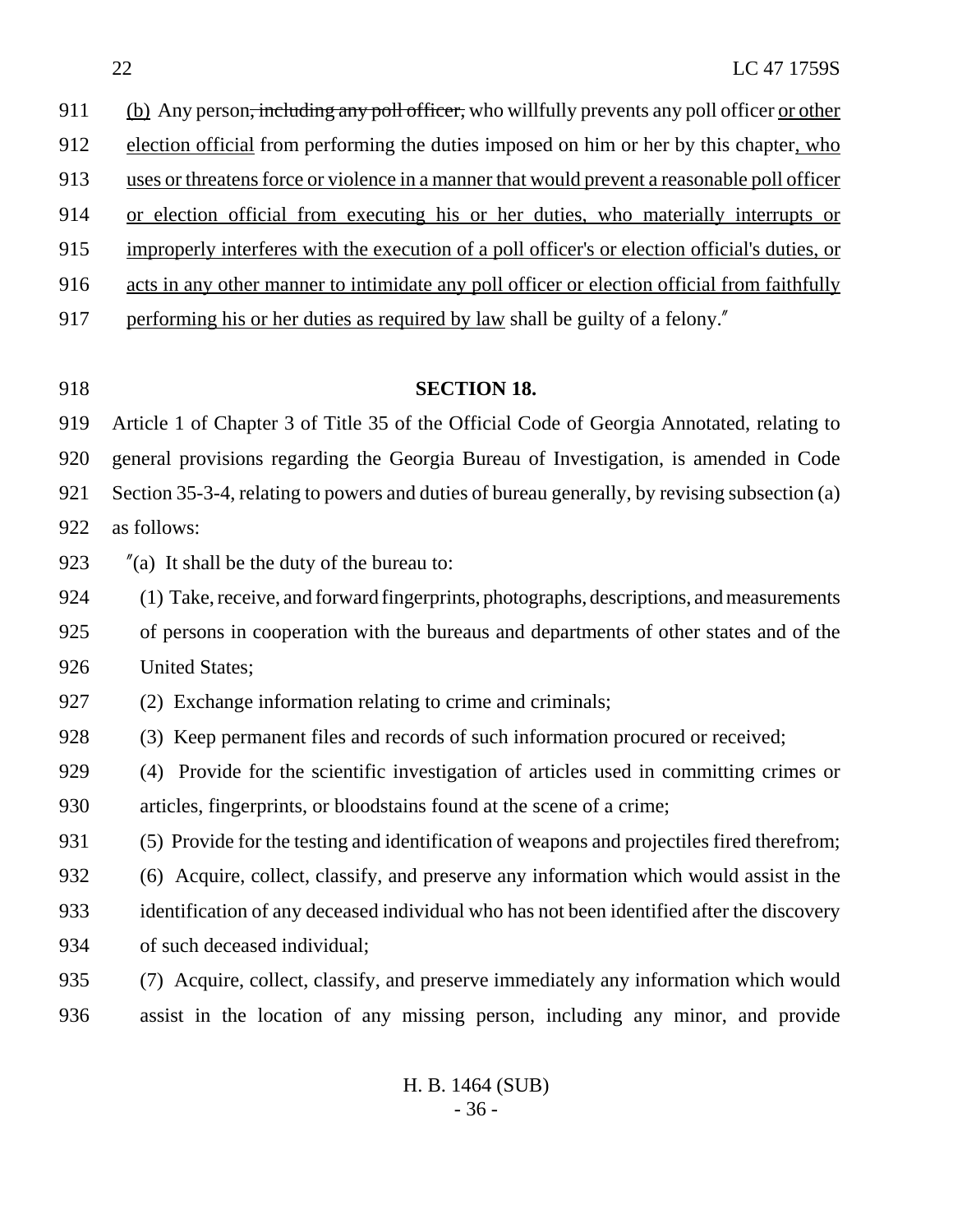confirmation as to any entry for such a person to the parent, legal guardian, or next of kin of that person and the bureau shall acquire, collect, classify, and preserve such information from such parent, guardian, or next of kin;

 (8) Exchange such records and information as provided in paragraphs (6) and (7) of this subsection with, and for the official use of, authorized officials of the federal government, the states, cities, counties, and penal and other institutions. With respect to missing minors, such information shall be transmitted immediately to other law enforcement agencies;

(9) Identify and investigate violations of Article 4 of Chapter 7 of Title 16;

 (10) Identify and investigate violations of Part 2 of Article 3 of Chapter 12 of Title 16, relating to offenses related to minors;

(11) Identify and investigate violations of Article 8 of Chapter 9 of Title 16;

(12) Identify and investigate violations of Article 5 of Chapter 8 of Title 16;

(13) Identify and investigate violations of Code Section 16-5-46;

(14) Identify and investigate violations of Article 8 of Chapter 5 of Title 16;

 (15)(A) Upon request, provide to the board an analysis of criminal history record information to assist the board in determining a sexual offender's risk assessment classification in accordance with the board's duties as specified in Code Section 42-1-14.

(B) As used in this paragraph, the term:

(I) 'Board' means the Sexual Offender Registration Review Board.

 (ii) 'Criminal history record information' has the same meaning as set forth in Code Section 35-3-30.

 (iii) 'Risk assessment classification' means the level into which a sexual offender is placed based on the board's assessment.

962 (iv) 'Sexual offender' has the same meaning as set forth in Code Section  $42-1-12$ ; and (16) Identify and investigate violations of Chapter 2 of Title 21 involving elections; and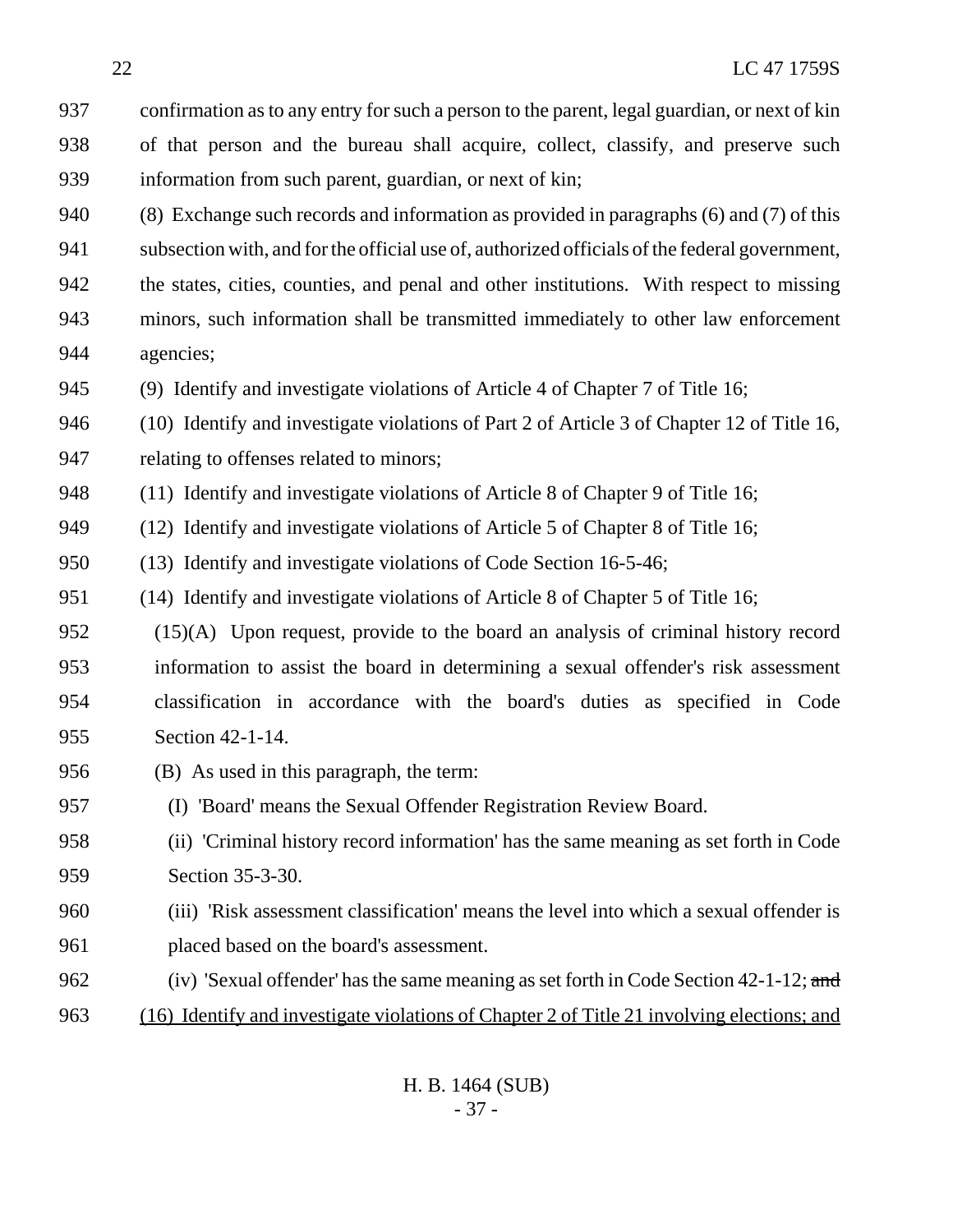$(16)(17)$  Attorneys employed by the Legal Division of the bureau may serve at the request of a district attorney, solicitor-general, or United States Attorney in the prosecution of any civil or criminal case within the jurisdiction of such district attorney, solicitor-general, or United States Attorney and, while providing such assistance to such district attorney, solicitor-general, or United States Attorney, such attorneys shall have the same authority and power as an attorney employed by such district attorney, solicitor-general, or United States Attorney."

#### **SECTION 19.**

Said article is further amended by adding a new Code section to read as follows:

"35-3-4.5.

(a) In any investigation of a violation of Chapter 2 of Title 21 involving elections, the

director, assistant director, or deputy director for investigations shall be authorized to issue

a subpoena, with the consent of the Attorney General, to compel the production of books,

papers, documents, or other tangible items, including records and documents contained

within or generated by a computer or any other electronic device, unless such records are

wholly owned by the federal government and to undertake, at the discretion of the bureau,

an audit of materials produced in response to such subpoena in a form deemed necessary

by the bureau.

 (b) Upon failure of a person without lawful excuse to obey a subpoena, the director, assistant director, or deputy director for investigations, through the prosecuting attorney, may apply to a superior court having jurisdiction for an order compelling compliance. Such person may object to the subpoena on the grounds that it fails to comply with this Code section or upon any constitutional or other legal right or privilege of such person. The court may issue an order modifying or setting aside such subpoena or directing

compliance with the original subpoena. Failure to obey a subpoena issued under this Code

section may be punished by the court as contempt of court."